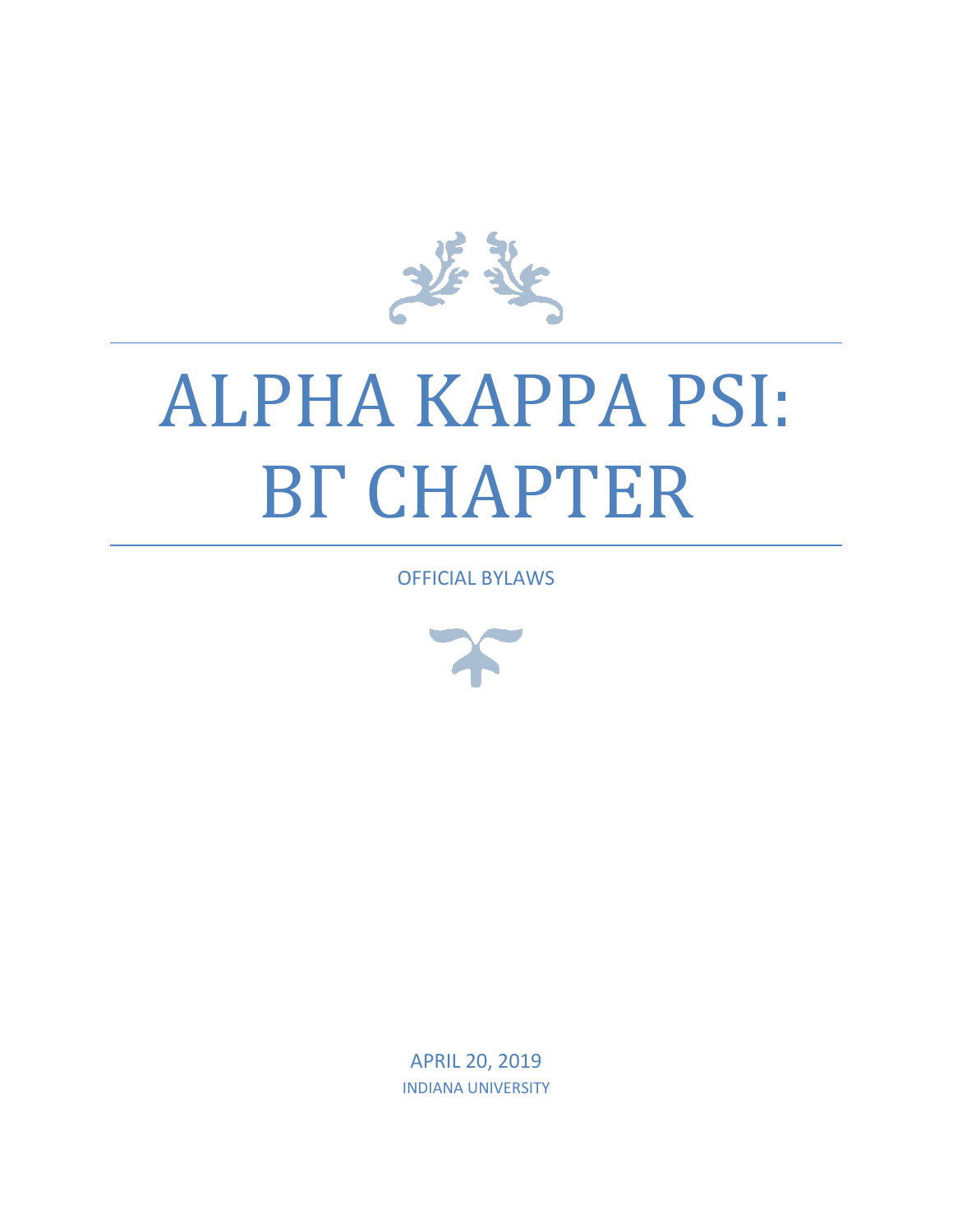ΒΓ Table of Contents

Article I: Name & Location 2

- Article II: Objects 2
- Article III: Laws 3
- Article IV: Voting 4
- Article V: Membership 4
- Article VI: Pledging and Initiation 8
- Article VII: Meetings 20
- Article VIII: Chapter Officers 22
- Article IX: Administration 28
- Article X: Committees 29
- Article XI: Finance 31
- Article XII: Discipline 33
- Article XIII: Emblems & Awards 34
- Article XIV: General 35
- Article XV: Dissolution Clause 36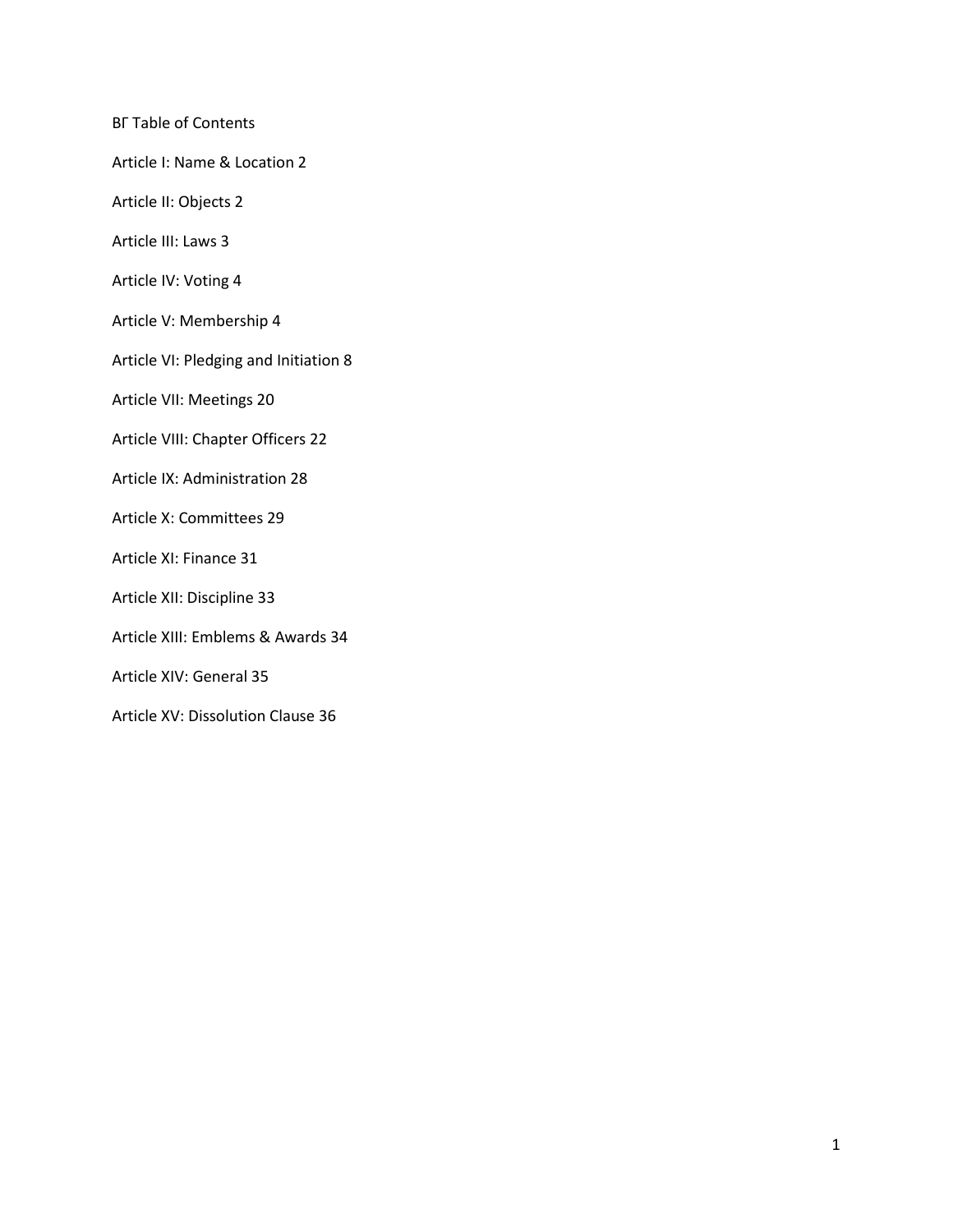#### **Article I: Name & Location**

#### **Section 1:**

The name of this chapter shall be: The Beta Gamma Chapter of Alpha Kappa Psi Professional Business Fraternity.

This chapter is located at Indiana University in Bloomington, Indiana.

This chapter's official address is: 1309 E. Tenth Street Suite 428 C Bloomington, IN 47405

# **Article II: Objects**

# **Section 1:**



**Section 2:**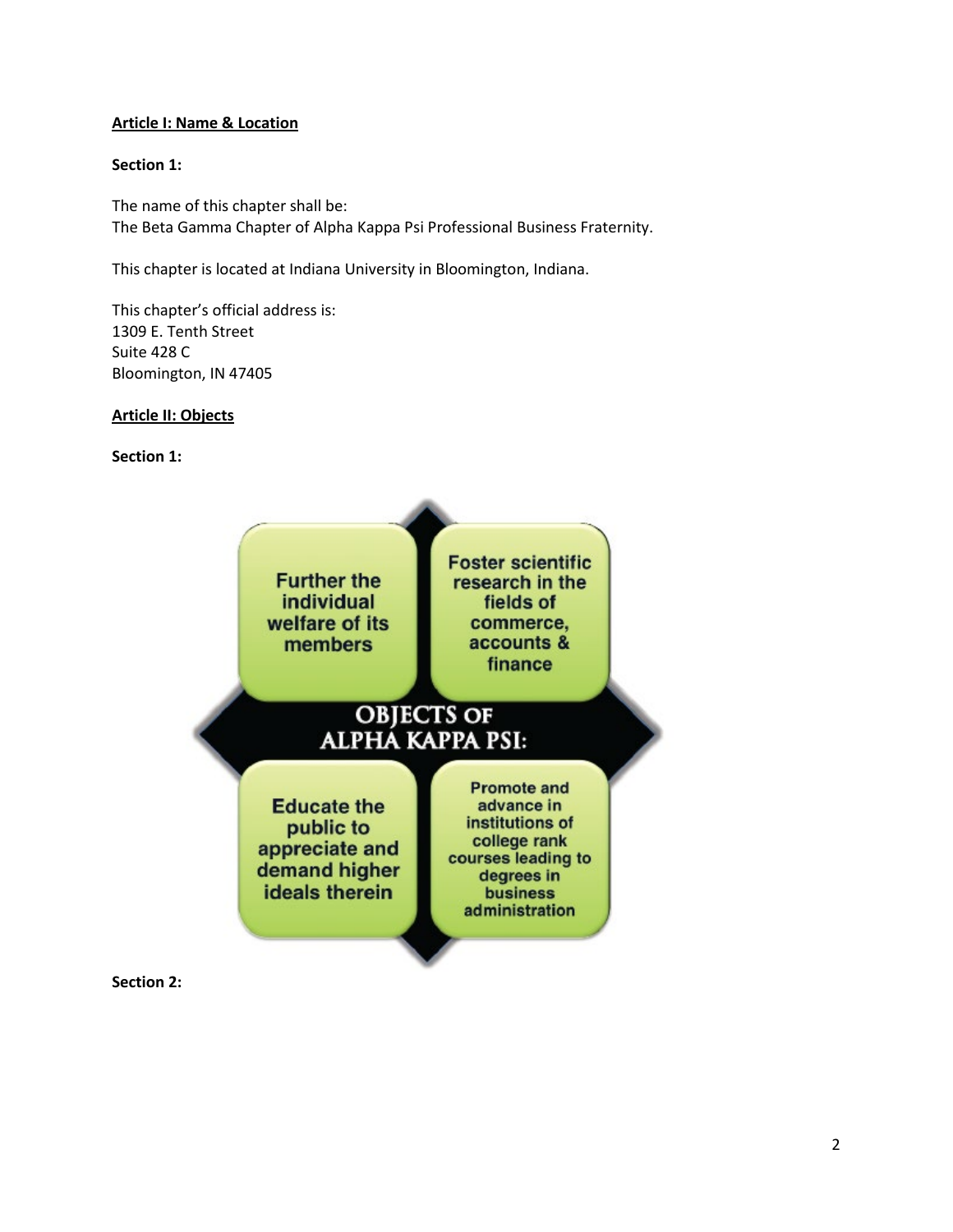# **VISION STATEMENT:**

To be recognized by students, the Kelley School of Business, and the community as the premiere business student organization whose brotherhood is committed to reaching their full potential professionally and personally. This brotherhood reflects a diverse network of future business leaders whose success relies upon teamwork, diligence, and an ever-present commitment to learning.

#### **Article III: Laws**

#### **Section 1:**

The laws of this chapter shall consist of the Ritual of Alpha Kappa Psi, the Constitution and Statutory Code, and these Bylaws.

#### **Section 2:**

This chapter may enact rules and regulations for chapter operations, providing such rules and regulations are consistent with the Rituals of Alpha Kappa Psi, the Constitution and Statutory Code, and these Bylaws.

#### **Section 3:**

These Bylaws may be amended by the following process:

1. Approach current SCCJ with well thought out and detailed bylaw proposal or amendment

a. If you approach the SCCJ with a petition signed by 25% of members in Good Standing (roughly around X number of members), the bylaw will be brought to a chapter vote by the next chapter

b. If you do not have a petition, the bylaw will be reviewed by BoG for one week and presented at the chapter after the next, if the majority of BoG approves it.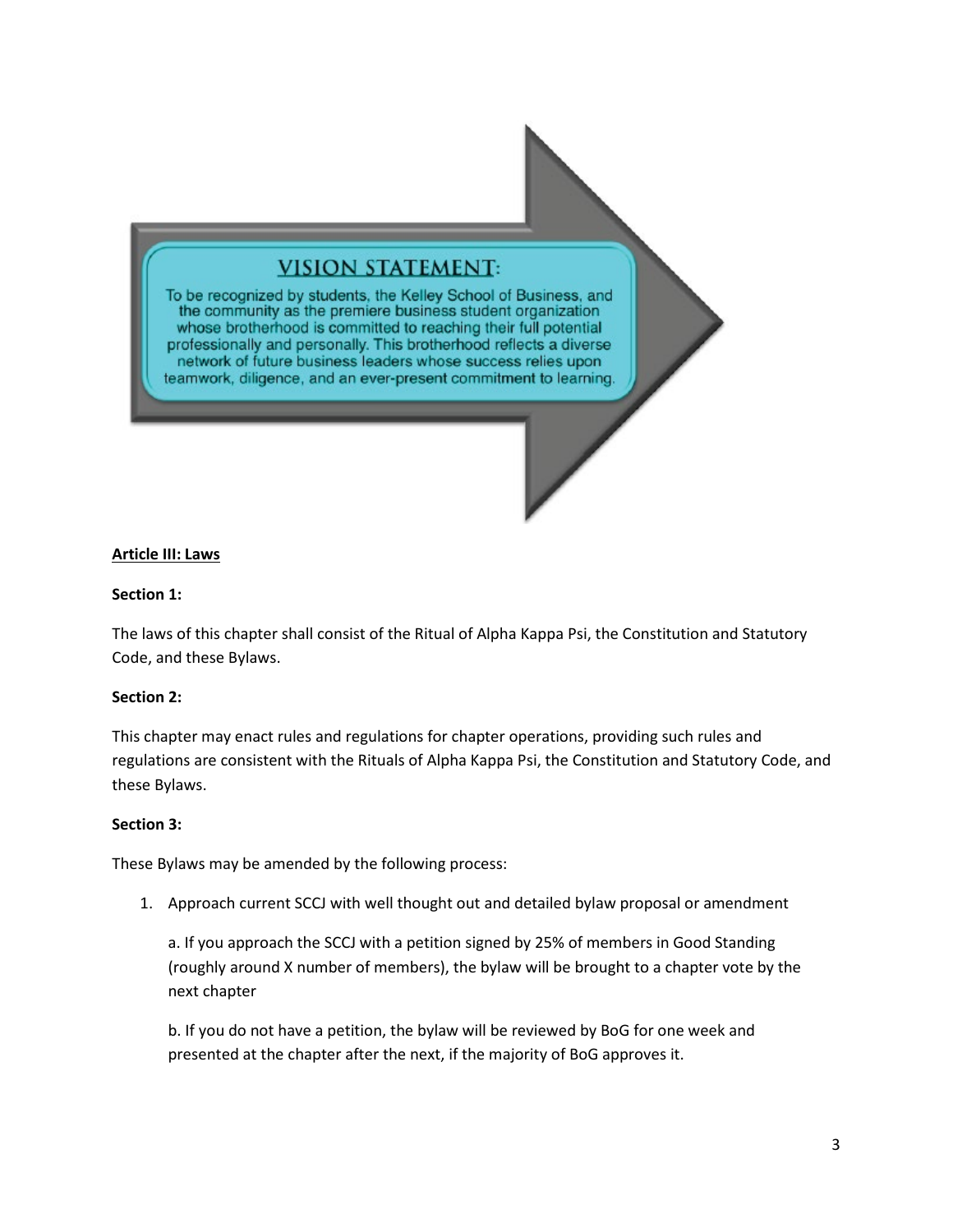2. During chapter, the member with the bylaw proposal will present the bylaw for a maximum of five minutes to chapter.

3. Chapter will then vote on the bylaw proposal.

a. If the proposal receives 75% or more approval from active members in good standing, given that quorum is present, it will become fraternal law immediately.

b. If the proposal does not receive the necessary approval, it will not become fraternal law. One may amend the bylaw and restart this process again after a one-week waiting period.

# **Article IV: Voting**

# **Section 1:**

Only student members of this chapter in good standing shall have the right to vote.

# **Section 2:**

A majority of the student members of this chapter in good standing shall constitute a quorum. No vote may be conducted unless a quorum is present.

Members who have been suspended, for either financial delinquency or non-attendance, have lost the right to vote until their suspension is ended, and are not to be counted in the determination of a quorum for this chapter.

# **Article V: Membership**

# **Section 1:**

This chapter shall consist of duly initiated student members, affiliated members, and former students of Indiana University, together with such faculty and honorary member as this chapter may receive into membership.

# **Section 2a:**

All members shall either be defined as either "Active" or "Inactive".

Any member that has paid their semester chapter dues will be classified as "Active". Any student member who has failed to pay their semester chapter dues upon conclusion of the 3rd week since dues were announced will be classified as "Inactive". Any member that is inactive for one semesters will be removed from Alpha Kappa Psi related groups. The rights of an active and inactive member are shown below: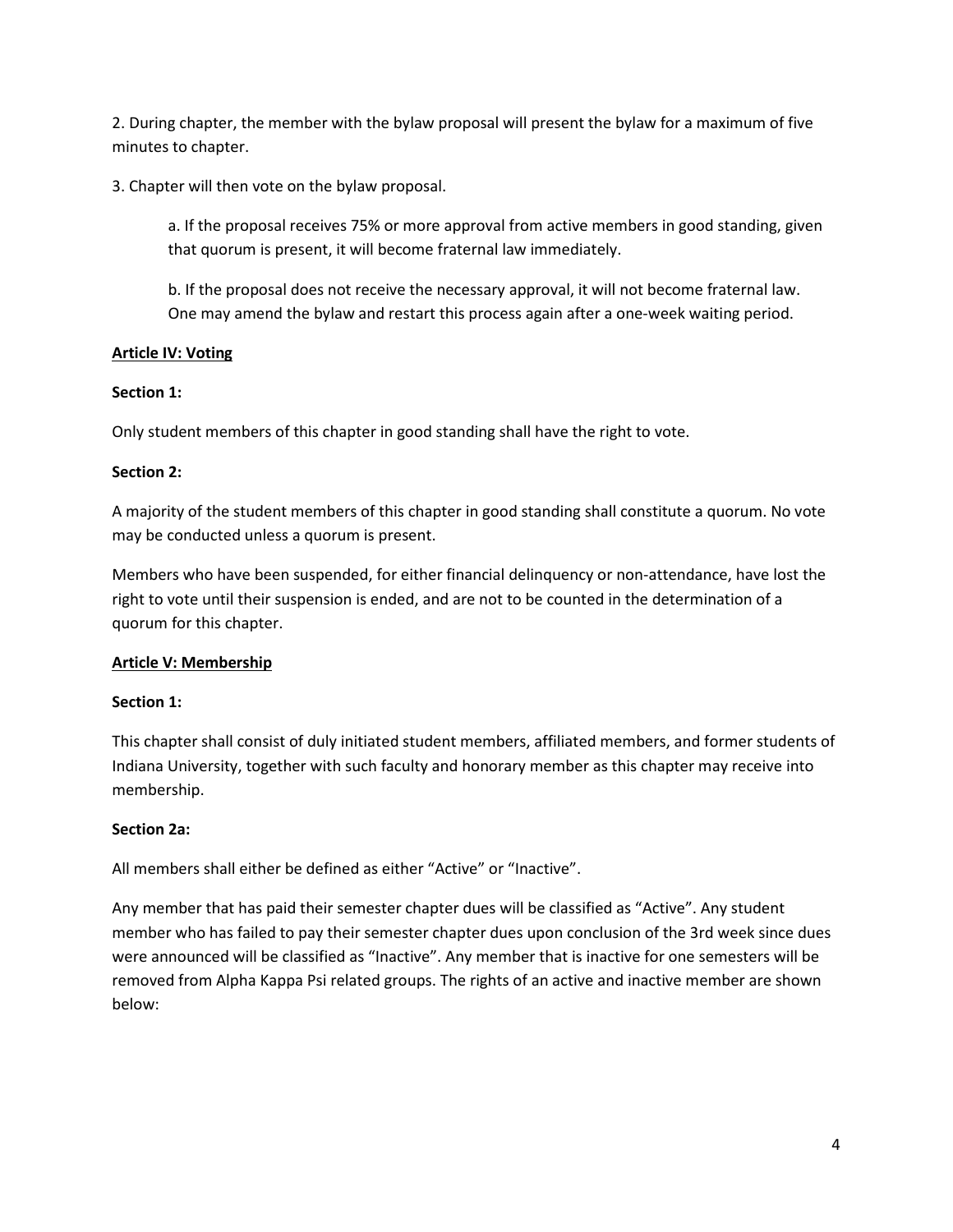

# **Section 2b:**

A. All members shall either be defined as "In Good Standing" or "In Bad Standing".

B. From the beginning of a semester until Midterm Courts, a Member shall be considered to be in good standing if that Member has paid the appropriate amount in dues to the Chapter Treasurer.

C. From the time of Midterm Courts until the Court of Honor, a Member shall be considered to be in good standing if that Member has attained 250 points.

D. At the time of the Court of Honor, a Member shall be considered to be in good standing if that Member has attained 400 points

E. After the Court of Honor until the end of the semester, a Member shall be considered to be in good standing if that Member has attained 450 points and has attended both Induction and Initiation.

#### **Please refer to the "Good Standing Diagram" on page 6**

In order to be in Good Standing, you must...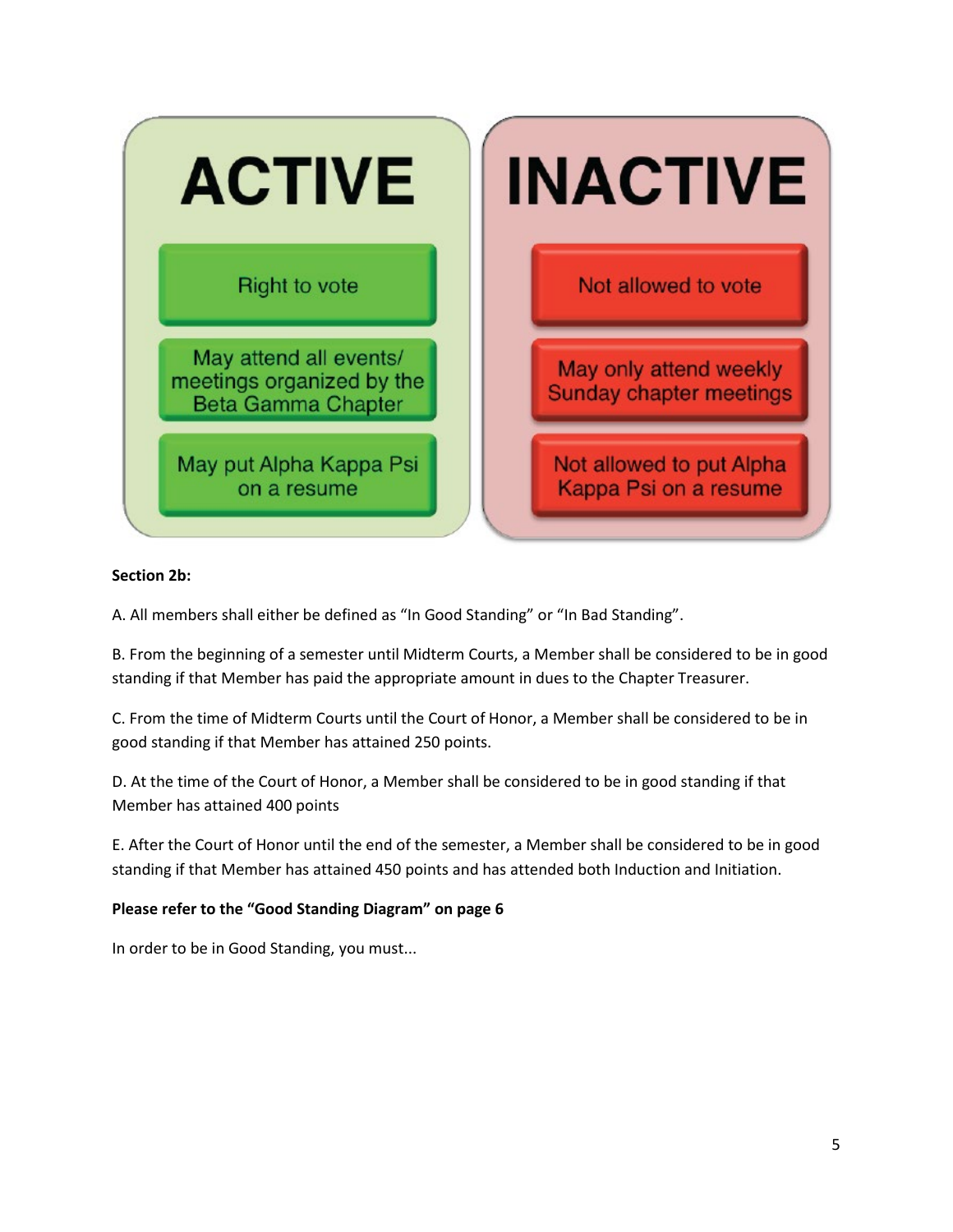

If at the given time (indicated by the green box), you do not satisfy the requirement(s) (indicated by the blue arrow), you will be considered in "Bad Standing".

# **Section 3:**

This chapter shall have five general classes of membership:

A. Student members shall be those members properly registered and actively pursuing an undergraduate or graduate degree from Indiana University as well as affiliated members

B. Faculty members shall be those officers of administration and members on the regular faculty of the Kelley School of Business.

C. Honorary members shall be those members not eligible for initiation under either of the two preceding classes of membership and to whom membership, subject to approval of the chapter advisor, district director, regional director, and national President, is granted as an honor and distinction.

D. Alumni members shall be those initiates who are not students, faculty or honorary members at Indiana University.

E. Abroad Members shall be those members who are a student at Indiana University but are either participating in a Study Abroad or semester internship.

F. Flex Members shall be members who are students at Indiana University that are taking a reduced requirement semester. These members have not taken a leave of absence and are not New Initiates.

**Please refer to the "Classes of Membership Diagram" on page 7**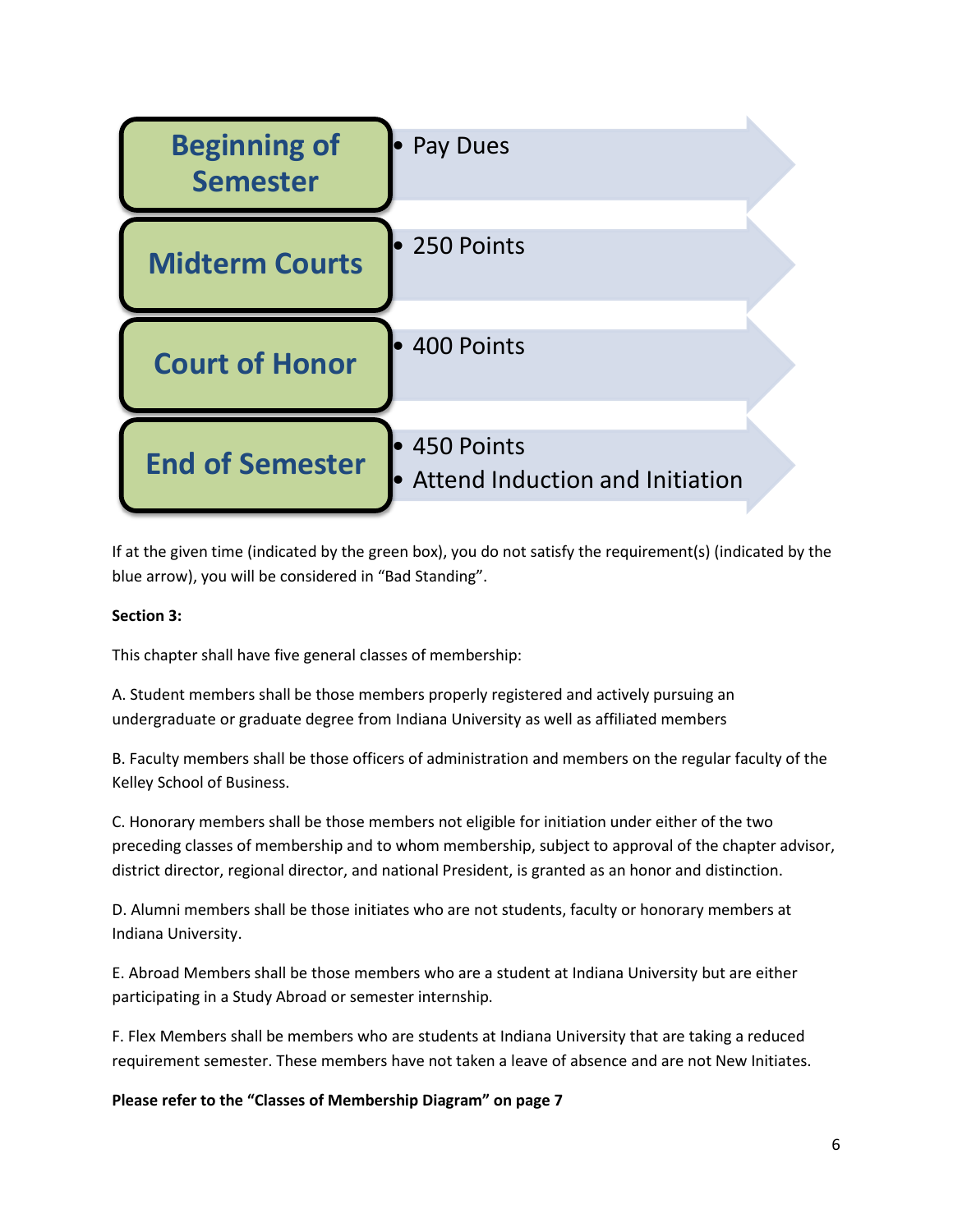#### **Classes of Membership Diagram:**



#### **Section 4:**

Membership in this chapter shall not be granted to any member of another professional Fraternity in commerce and no active member of this chapter shall join another Fraternity in competition with Alpha Kappa Psi. "Fraternities in Competition" shall be defined by the Board of Governors.

#### **Section 5:**

Former student members who have graduated and who are properly registered for further academic work at any school or department of Indiana University, as well as members of another chapter, either student or faculty, who are properly registered at or are serving on the faculty of any school or department of Indiana University, may choose to affiliate with this chapter as affiliated members, subject to the approval of this chapter. Such affiliation is voluntary on the part of both the member and the chapter. A member so willing to affiliate shall present to this chapter verification from the member's former chapter that all financial obligations have been paid, and the member is in good standing. The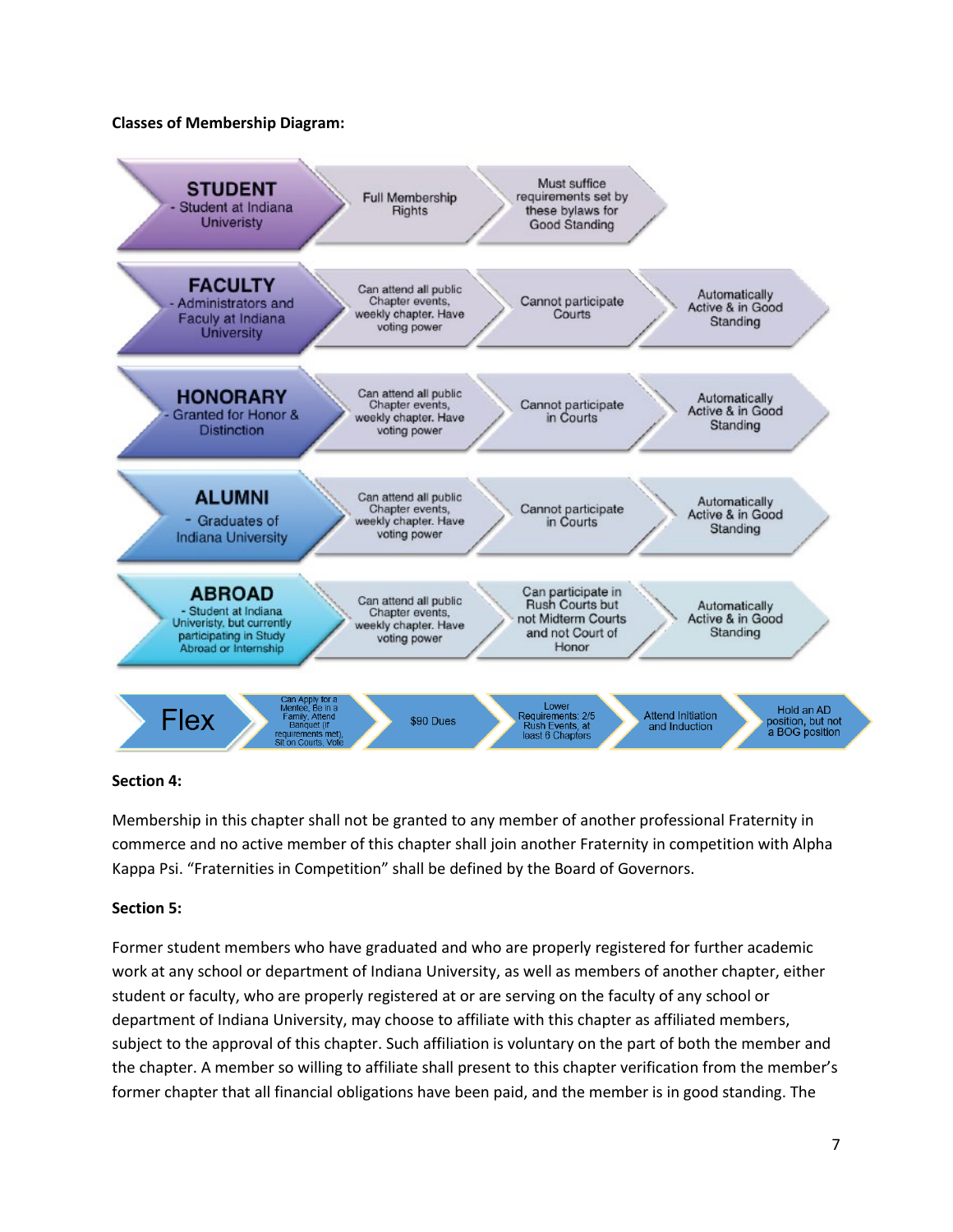executive director may also provide such verification. This chapter shall then vote upon the admission of the affiliated member, using the same voting procedures for admitting candidates into pledging. If this chapter grants admission to the affiliated member, the Chapter Treasurer shall immediately inform the executive director and request the name of the affiliated member be entered upon the roll of this chapter. The affiliated member will be considered a member in good standing of this chapter to include all the rights, privileges, and obligations of membership in this chapter, including the right to vote.

# **Section 6:**

No member in good standing shall be denied the right to vote. No student member should have their right to hold office denied or abridged, except those student members who have been suspended, for either financial delinquency, non-attendance, or in which other disciplinary action has been taken by the Supreme Court.

# **Article VI: Pledging & Initiation**

#### **Section 1:**

Members of Alpha Kappa Psi shall be accepted and initiated into membership only by and through a college chapter. There shall be no discrimination because of race, creed, sex, religion, national origin or handicap.

# **Section 2:**

This chapter, under the direction of the Vice President of Membership and Pledge Trainer, shall adopt a program of study on the history, organization, administration, and ideals of Alpha Kappa Psi Fraternity in conformance with the Handbook of Alpha Kappa Psi. The Pledge Trainer will implement the program. Pledges shall be required to successfully complete this program of instruction before initiation. The program shall conclude with a standard examination, prepared by the executive director, to be taken by each pledge, which shall be graded by this chapter. The results of this will be forwarded promptly to the executive director.

#### **Section 3a:**

Each prospective pledge of this chapter must:

A. Be enrolled at Indiana University.

B. Meet all requirements and regulations with respect to Fraternity rushing and pledging prescribed by Indiana University.

- C. Express his/her firm interest in business, business administration, or their equivalents.
- D. Have a grade point average equal to or greater than 3.20
- E. Have at least four semesters remaining, including the pledge semester.
- F. Have his/her rush application approved by the Membership Committee.
	- I. Approved by Membership associates.
	- II. If not approved, send to Membership Associate Directors.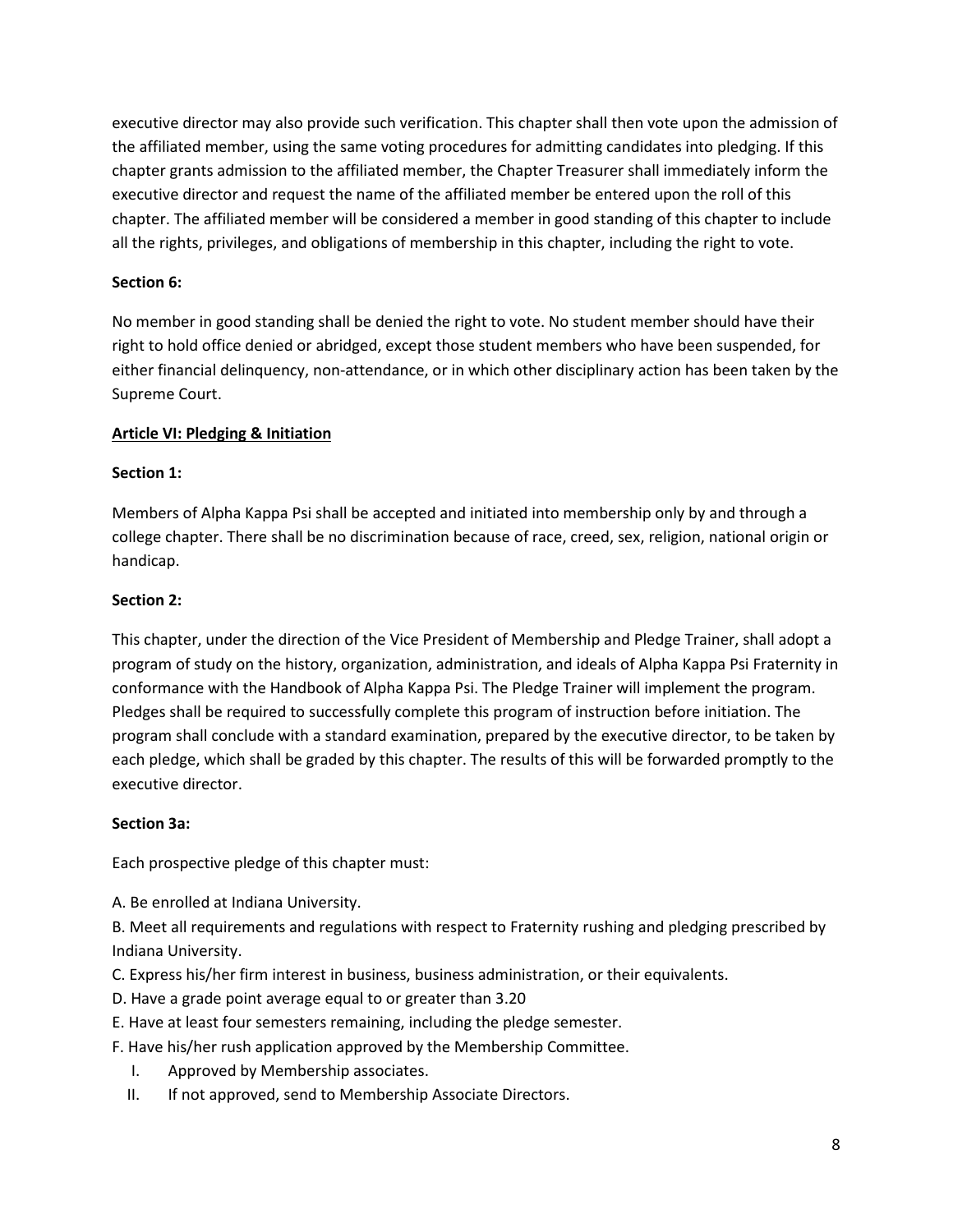III. If not approved again, send to Vice President of Membership for final decision.

G. Be approved for pledging by 75 percent of members in good standing of this chapter attending the vote.



# **Section 3b:**

A. The rush process for persons seeking admittance into pledgeship shall include a series of interviews given by members in good standing. In each court, members of the court will either vote "Yes", "Leaning Yes", "No", or "Leaning No" (no abstentions are allowed). "Leaning Yes" and "Leaning No" should ONLY be used in instances of uncertainty.

B. Scores shall be converted using the following scale: "Yes" = 4, "Leaning Yes" = 3, "Leaning No" = 2, " $No" = 1.$ 

C. Rushees with at least a 13/20 on their smoker court are eligible for a professional court. Rushees with at least a 13.75/20 on their professional court are eligible to go to vote. Once the cumulative score is calculated, the President, Vice President of Membership, SCCJ, and Pledge Trainer will place rushees into Tiers. All 1<sup>st</sup> Tier rushees will be given an invitation to pledgeship, as outlined in Article VI Section 3d. All 2<sup>nd</sup> and 3<sup>rd</sup> Tier rushees will go to a vote. At the vote, rushees will be separated by tier. However, within the tier, rushees will be placed in a random order. Tier placement will be decided by the Vice President of Membership and Pledge Trainer based on capacity.

#### **Section 3c:**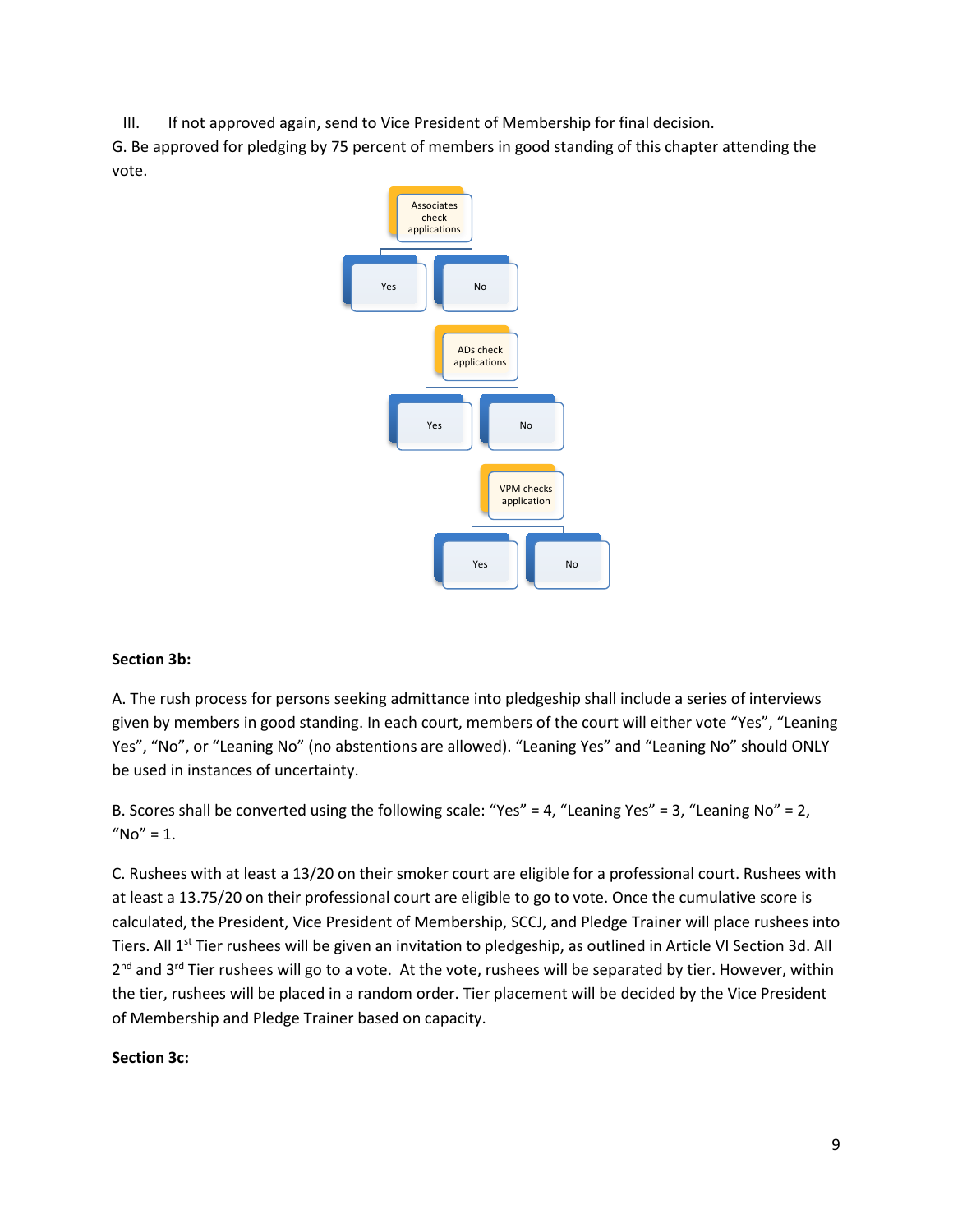Rushees that did not attain  $1<sup>st</sup>$  Tier status but did satisfactory on Courts, as defined by Article VI Section 3b (c), will be eligible for discussion at rush vote. In order for a pledge to be inducted to pledgeship, the pledge must receive 75% of votes of active members in Good Standing in attendance. The following formula will be used: Percentage = (#Yes Votes) / (#Yes Votes + # No Votes)

This vote will be led by the SCCJ and will follow the process below:

PART 1: RUSH INTERACTION REVIEW

•The SCCJ will review the notes acquired during rush week regarding interactions with a rushee solely based on membership sponsored events. The SCCJ may summarize sent notes and brothers can ask specific questions to the member who wrote the review. The format and distribution of the Rush Interaction Reviews will be decided by the Supreme Court Chief Justice prior to vote.

PART 2: SMOKER COURTS REVIEW

•The Head of Court (HOC) will review the score sheet/any notes, tell the court's overall impression, and review any other important details

•Other members of the court may add any details that the HOC did not cover

•Brothers may ask specific questions to a specific court member

PART 3: PROFESSIONAL COURTS REVIEW

•The HOC will review the score sheet, responses to important questions, tell the court's overall impression, and review any other important details

•Other members of the court may add any details that the HOC did not cover

•Brothers may ask specific questions to a specific court member

PART 4: CON/PRO SESSION

•The SCCJ will say, "First con for [rushee's name]"

•Any brother may raise their hand and the SCCJ may call on them

•The chosen brother will state an objective fact in opposition of the rushee

•The SCCJ will say, "First pro for [rushee's name]"

•Any brother may raise their hand and the SCCJ may call on them

•The chosen brother will state an objective fact in support of the rushee

•This process will be repeated 2 more times

PART 5: VOTE

•Members in Good Standing will mark their vote on their ballot (these votes must be anonymous and turned into the SCCJ if the member leaves the room)

ADDITIONAL DETAILS:

•At the Con/Pro Session members must stay OBJECTIVE. If a member repeatedly makes subjective statements, the SCCJ may remove the member from vote

•**A Point of Order** may be used as a statement that corrects a wrongdoing such as correcting a misstated fact or pointing out the violation of a rule

•**A Point of Clarification** may be used as a direct question to one specific person which attempts to clarify the facts of something

•Time limits shall be given at the discretion of the President and SCCJ

#### **Section 3d:**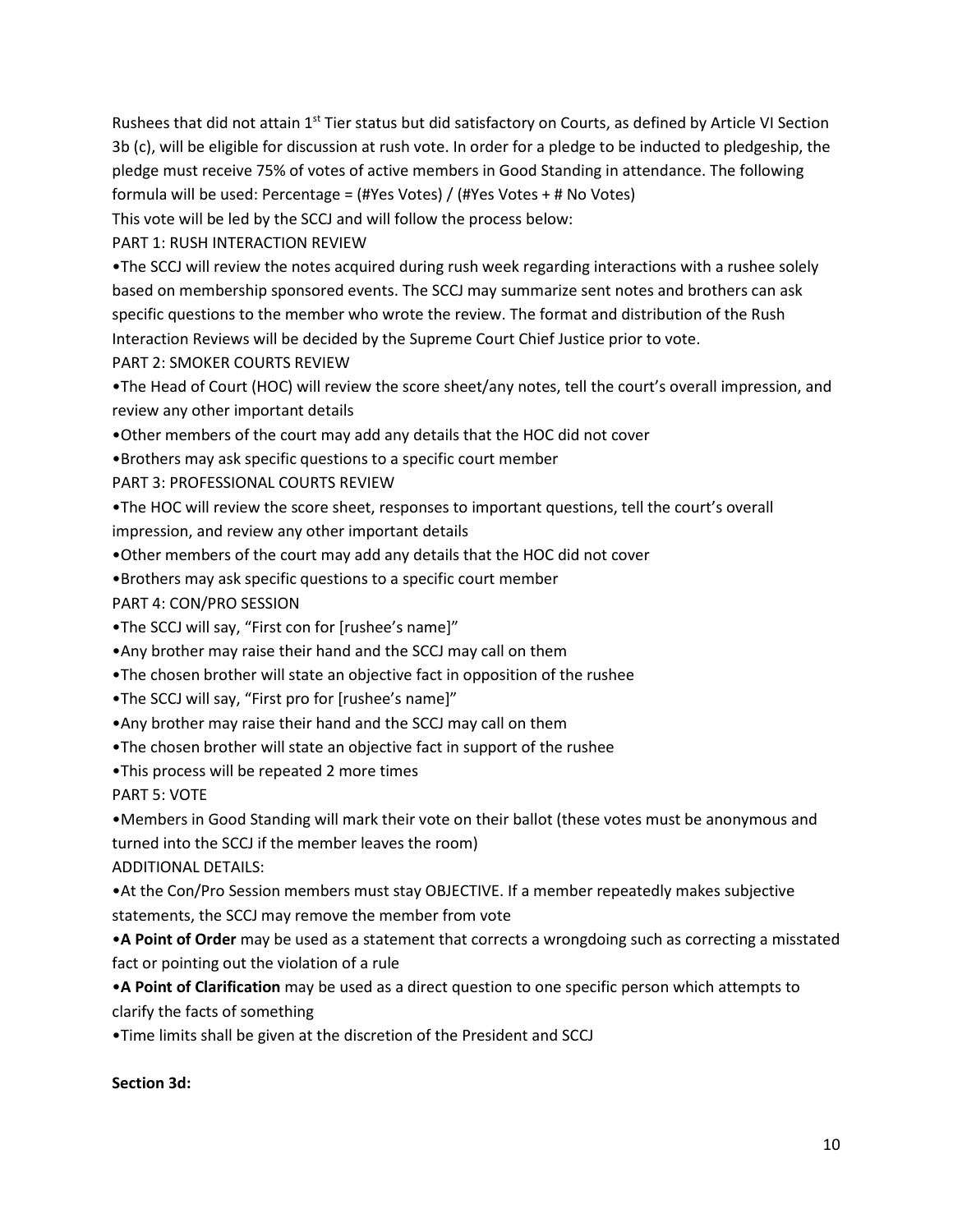All 5 seconds must be submitted and discussed with the SCCJ no later than an hour before the start of vote. A 5-second is considered any relevant information about a rushee that would cause risk or harm to any member in the fraternity or the fraternity as a whole. However, all final 5-second decisions are up to the discretion of the SCCJ, President, and VPM.

The person who raises the 5-second is considered a conflict of interest and is not permitted to ask questions to the court, state a con/pro or participate in any other way. The person is only permitted to state the 5-second and information pre-discussed with the SCCJ as well as answer questions about the 5 second.

There are two 5-second procedures. The First Procedure is intended for a rushee that is up to vote and the Second Procedure is intended for a rushee that has been placed into the "First Tier."

# **First Procedure:**

The 5-second period will occur after the Professional Court Review and before the Con/Pro session. The procedure is as follows:

- The 5-second originator will state the relevant information pre-discussed with the SCCJ
- If there are any objections from other members in the fraternity, there will be an intermission of 10 minutes where the SCCJ will discuss the new relevant information with the objector
- The SCCJ will decide if the new information can be stated by the objector. If decided yes: the objector will be able to present the new relevant information
- After all information has been presented to chapter, brothers may ask specific questions to both the originator and the objector.

The Con/Pro session will begin after all questions have been answered.

#### **Second Procedure:**

The 5-second period will occur during the "First Tier" Motion to Vote process. The procedure is the same as the first procedure, however, after the 5-second procedure, a full-review of courts will be held for the rushee.

#### **Section 3e:**

A. Only Student Members that are Active and in Good Standing are allowed to sit on Courts. Only members in Good Standing are allowed to vote. New Initiates are allowed to sit on smoker courts and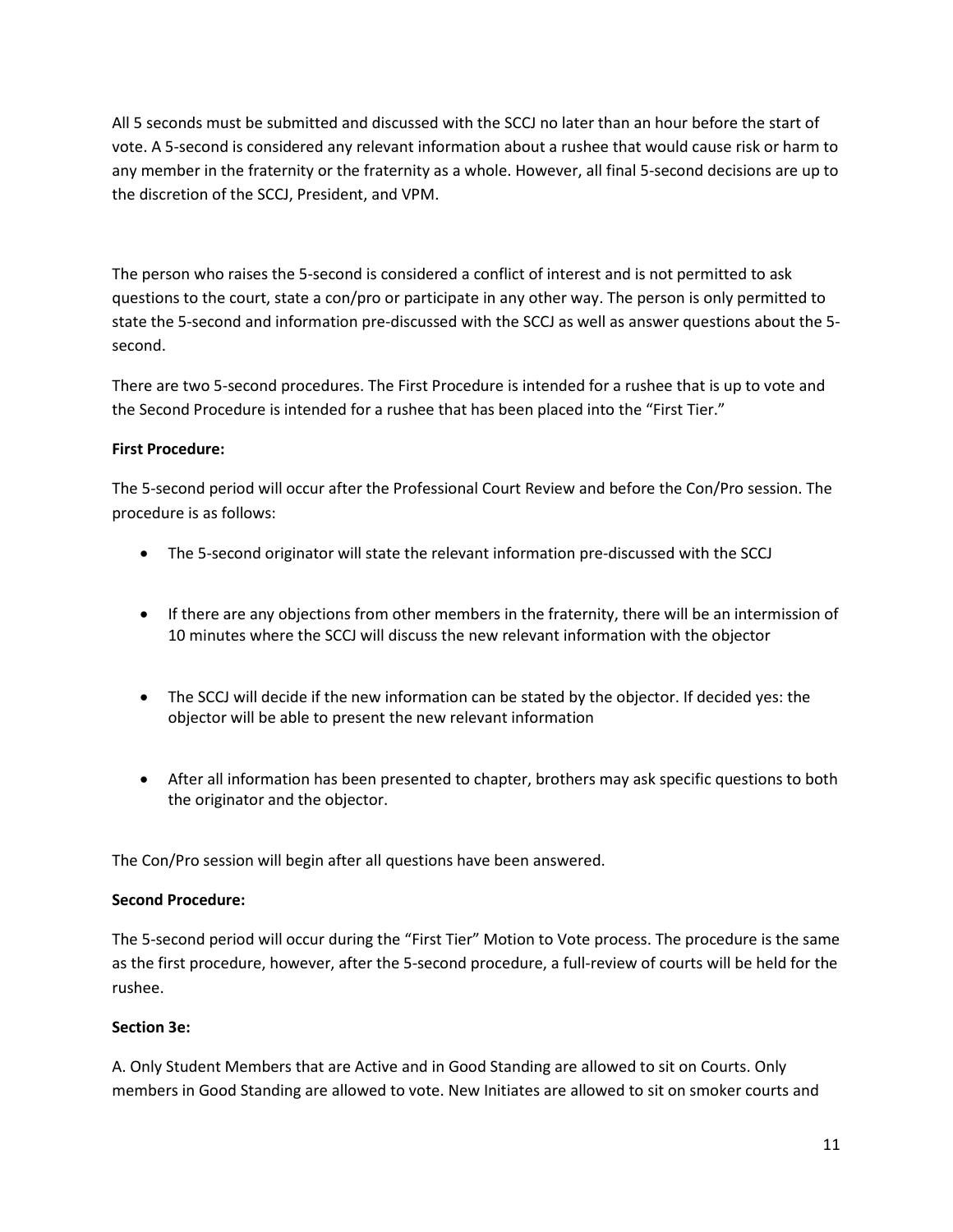vote "Yes", "Leaning Yes", "Leaning No", or "No". However, their vote is not officially counted towards a pledges score. A New Initiate's vote at smoker courts may only be officially tallied in situations deemed extenuating by consensus of the President, Vice President of Membership, Supreme Court Chief Justice, and Pledge Trainer. A New Initiates' vote will count as half a vote for Professional Courts. Each Professional Court may have exactly 2 voting New Initiate members. In the instance that there are more than 2 New Initiates, each additional New Initiate will act as a "ghost member" and may not vote or participate in discussion.

B. During the rush process, a conflict of interest is defined as a friend, roommate, brother/sister, a greek brother/sister, and a boyfriend/girlfriend. It is also defined as any pre-rush interaction with the rushee that created a positive or negative perception on the Beta Gamma member and formed a bias toward the rushee. During the pledge process, a conflict of interest is defined as any conflict of interest submitted during the rush process and any Beta Gamma Mentor or Parent. All members with a conflict of interest, except for Beta Gamma Mentors and Parents, must abstain from voting for or against the pledge in which they have a conflict of interest. All members with a conflict of interest, including Beta Gamma Mentors and Parents, will be unable to sit on any courts of the rushee/pledge. All conflicts of interest must be submitted before the start of rush courts.

# **Section 4a:**

A. Midterm Courts must be held upon conclusion of the fourth or fifth week of Pledgeship. Only Student Members that are Active and in Good Standing may sit on a midterm court. Each court will consist of four voting members. Each member will grade the pledge on an "A" to "F" scale. In order to determine what grade to give a pledge, each brother must consult with the grading rubric created by the Vice President of Membership and Pledge Trainer. Upon completion of the Midterm Court, the Vice President of Membership and Supreme Court Chief Justice will combine the grades and create a Grade Point Average (calculation of the GPA will be based on the Indiana University Scale).

B. If a pledge receives a GPA greater than a 1.85, the pledge will be granted continuance of pledgeship.

C. If a pledge receives a GPA less than or equal to a 1.85, the pledge will go to Chapter vote. The procedure of this vote is outlined in Article VI Section 3g. At this vote, the pledge must receive 75% of the vote of Active Members in Good Standing in attendance in order to be granted continuance of pledgeship. If a pledge fails to receive a 75% vote, they will be cut from the pledge class with an opportunity to appeal. The appellate process is outlined in Article VI Section 6.

D. If a pledge receives a GPA of 0, the pledge will be automatically cut from the pledge class with an opportunity to appeal. The appellate process will be identical to the process mentioned above.

# **Section 4b:**

The following formula to determine percentage will be used will be used: Percentage = (#Yes Votes) / (#Yes Votes + # No Votes) This vote will be led by the SCCJ and follow the process below: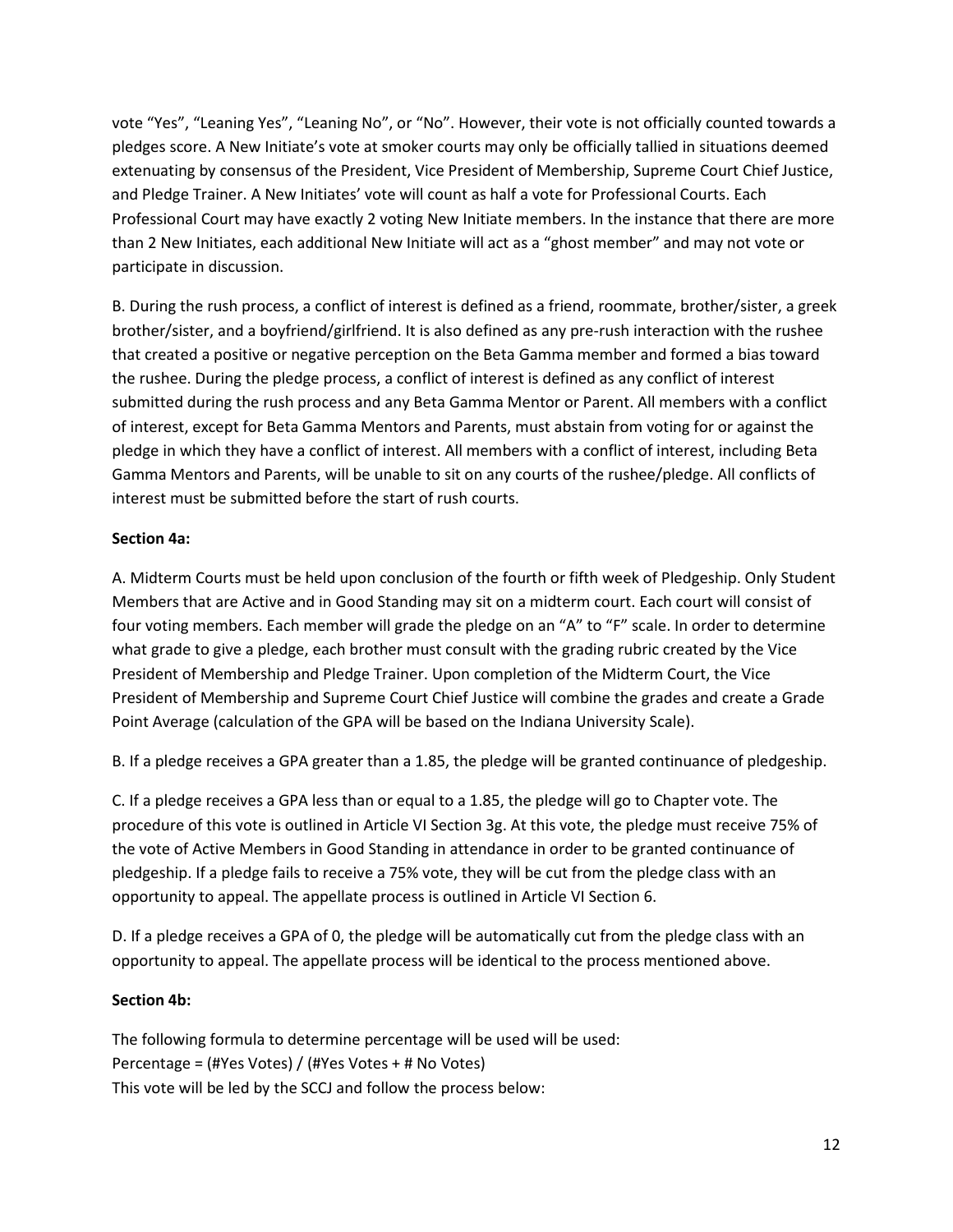PART 1: MIDTERM COURT REVIEW

•The Head of Court (HOC) will review the gradesheet/any notes, tell the court's overall impression, and review any other important details

•Other members of the court may add any details that the HOC did not cover

•Brothers may ask specific questions to a specific court member

PART2: MENTORS SPEAK

•Mentors will speak about their meetings and overall interactions with the pledge

•Brothers may ask specific questions to a specific mentor

PART 3: CON/PRO SESSION

- •The SCCJ will say, "First con for [rushee's name]"
- •Any brother may raise their hand and the SCCJ may call on them
- •The chosen brother will state an objective fact in opposition of the rushee
- •The SCCJ will say, "First pro for [rushee's name]"
- •Any brother may raise their hand and the SCCJ may call on them
- •The chosen brother will state an objective fact in support of the rushee
- •This process will be repeated 2 more times

PART 4: VOTE

•Members in Good Standing will mark their vote on their ballot (these votes must be anonymous and turned into the SCCJ if the member leaves the room)

ADDITIONAL DETAILS:

•At the Con/Pro Session members must stay OBJECTIVE. If a member repeatedly makes subjective statements the SCCJ may remove the brother from vote

•Like Rush Vote, a Point of Order and/or Point of Clarification may be used if necessary

#### **Section 4c:**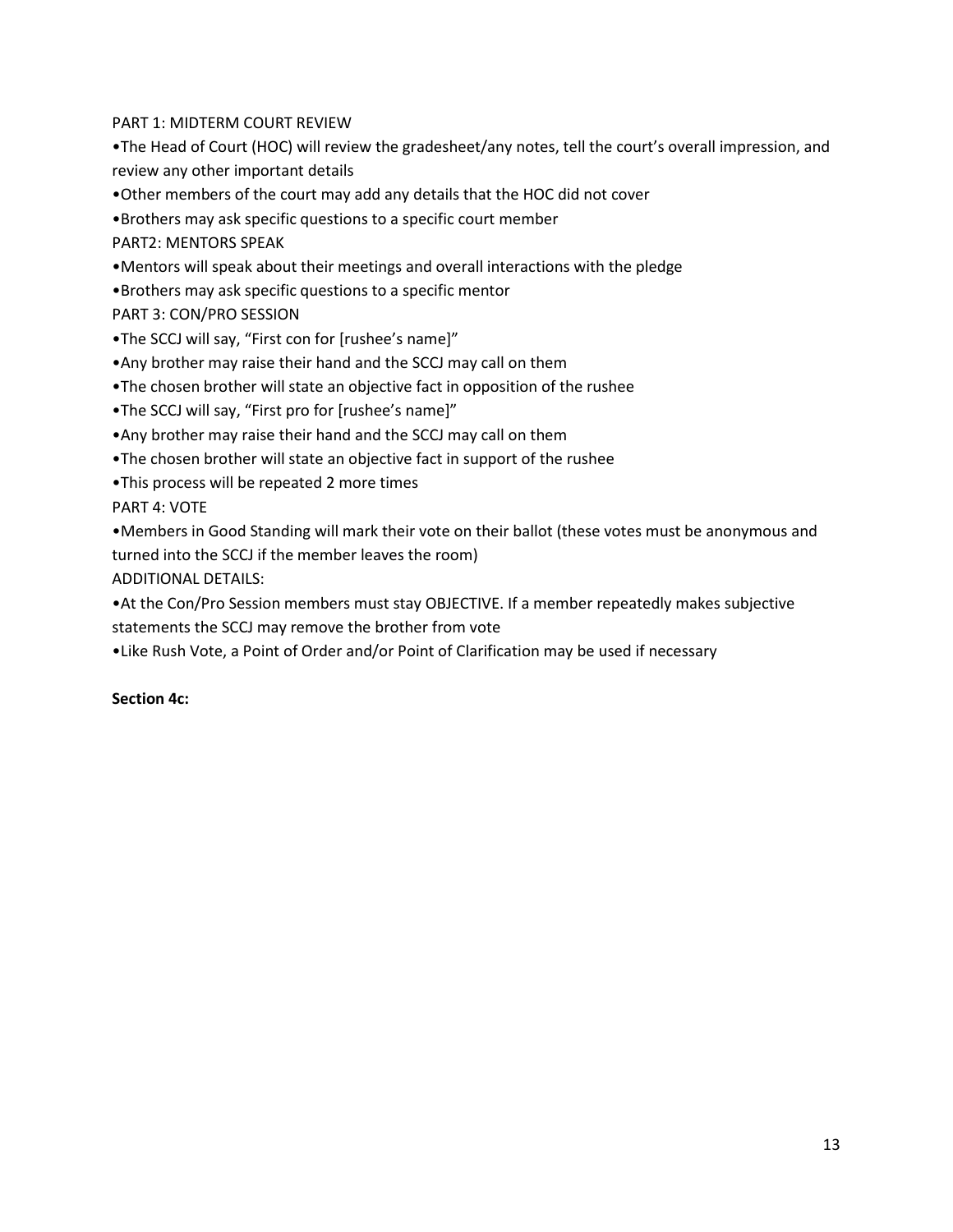# **Midterm Courts Diagram:**





A. Court of Honor must be held upon conclusion of Pledgeship. Only Student Members that are Active and in Good

Standing may sit on a Court of Honor. Each court will consist of four voting members. Each member of the court must vote "Yes" or "No". A "Yes" vote indicates that the member is favor in of the pledge and would grant the pledge Initiation. A "No" vote indicates that the member is in opposition of the pledge and would cut the pledge.

B. If a pledge receives all four "Yes" votes, the pledge will be initiated, barring no objections in a five second time period.

C. If a pledge receives one to three "No" votes, the pledge will go to a Chapter Vote. The procedure of this vote is outlined in Article VI Section 3h. At this vote, the pledge must receive 75% of the vote of Active Members in Good Standing in attendance in order to be initiated. If a pledge fails to receive a 75% vote, they will be cut from the pledge class with an opportunity to appeal. The appellate process is outlined in Article VI Section 6.

D. If a pledge receives four "No" votes, the pledge will be automatically cut from the pledge class with an opportunity to appeal. The appellate process will be identical to the process mentioned above.

# **Section 5b:**

The following formula to determine percentage will be used: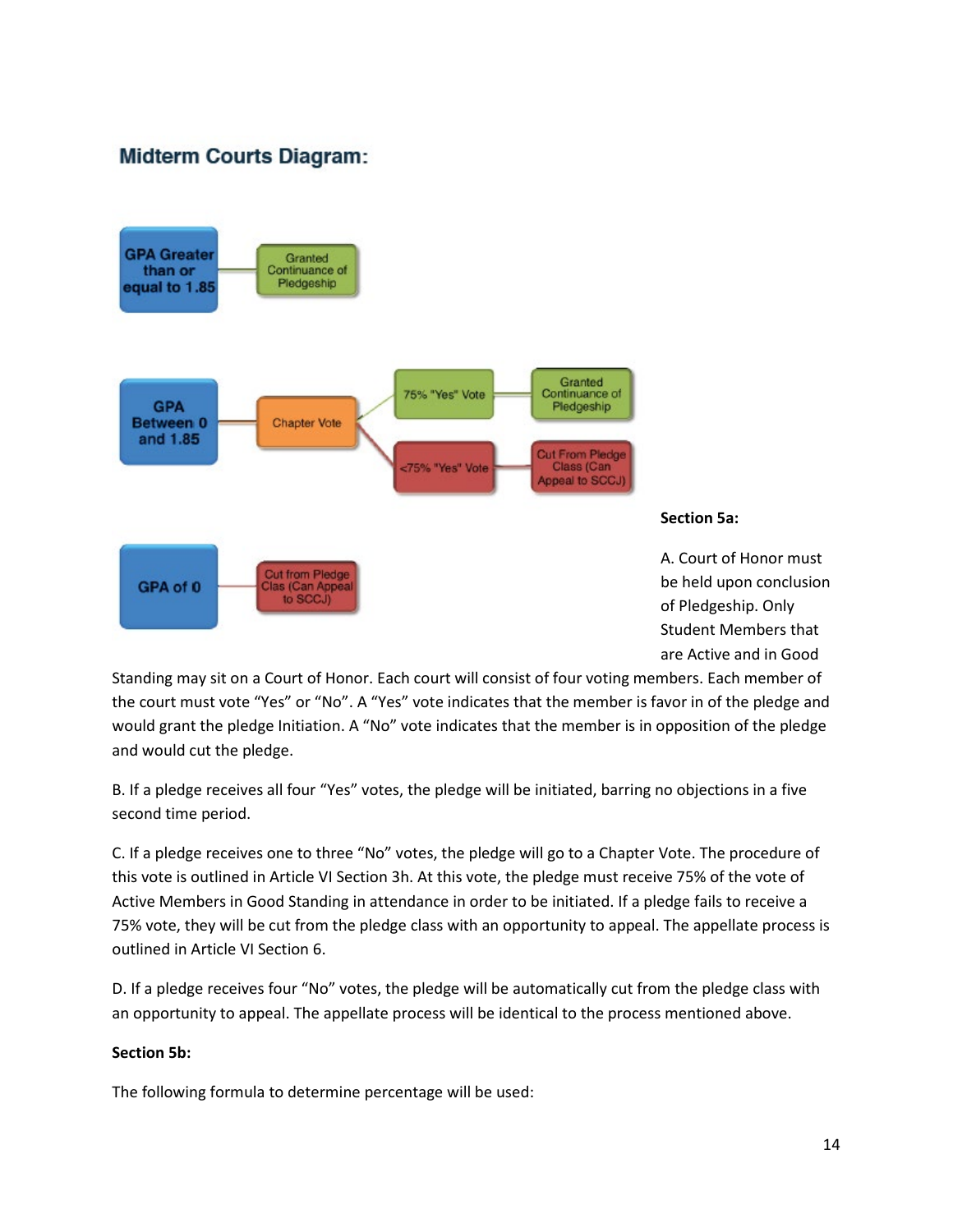Percentage = (#Yes Votes) / (#Yes Votes + # No Votes)

This vote will be led by the SCCJ and follow the process below:

PART 1: FINAL COURT REVIEW

•The Head of Court (HOC) will review the gradesheet/any notes, tell the court's overall impression, and review any other important details

•Other members of the court may add any details that the HOC did not cover

•Brothers may ask specific questions to a specific court member

PART 2: MENTORS SPEAK

•Mentors will speak about their meeting and overall interaction with the pledge

•Brothers may ask specific questions to a specific mentor

PART 3: PARENTS SPEAK

•Parents will speak about their social interactions with the pledge

•Brothers may ask specific questions to a specific parent

PART 4: CON/PRO SESSION

•The SCCJ will say, "First con for [pledge's name]"

•Any brother may raise their hand and the SCCJ may call on them

•The chosen brother will state an objective fact in opposition of the rushee

•The SCCJ will say, "First pro for [pledge's name]"

•Any brother may raise their hand and the SCCJ may call on them

•The chosen brother will state an objective fact in support of the rushee

•This process will be repeated 2 more times PART 5: VOTE

•Members in Good Standing will mark their vote on their ballot (these votes must be anonymous and turned into the SCCJ if the member leaves the room)

ADDITIONAL DETAILS:

•At the Con/Pro Session members must stay OBJECTIVE. If a member repeatedly makes subjective statements the SCCJ may remove the brother from vote

•Like Rush Vote, a Point of Order and/or Point of Clarification may be used if necessary

**Section 5c:**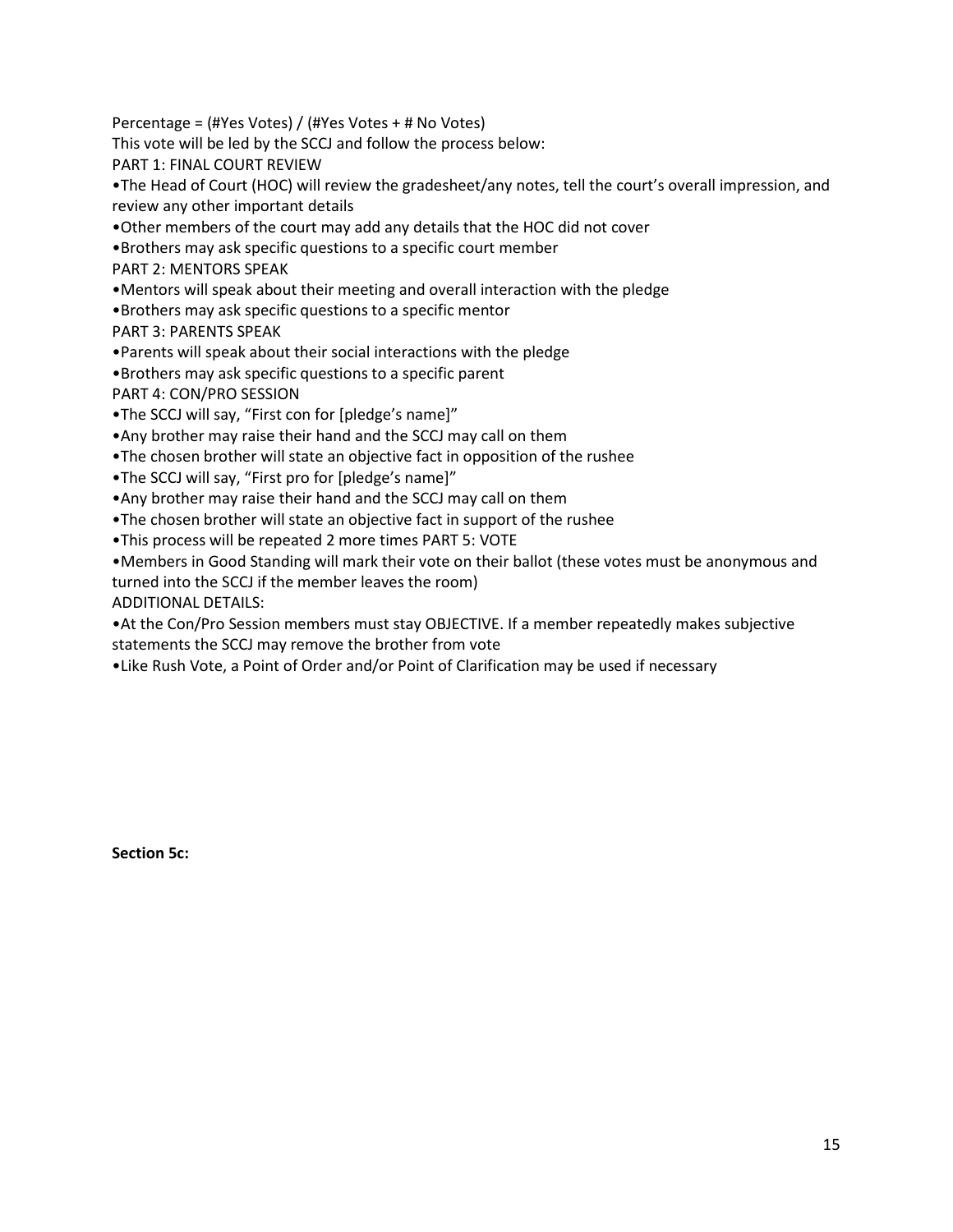# **Court of Honor Diagram:**



# **Section 6a:**

A. If a pledge feels that they are wrongfully cut, they may appeal the decision to the Supreme Court Chief Justice (SCCJ). The pledge must decide whether or not they would like to appeal within 48 hours of being notified that they have been cut.

B. If a pledge does not appeal or if an appeal is denied, they must go through the entire rush process a later semester. The former pledge will have no advantage or disadvantage during rush or throughout the potential new pledgeship process.

C. If a pledge appeals, the pledge brothers of the aforementioned pledge may write letters in support of the appeal to the SCCJ. These letters must use specific details and examples of how the cut pledge has been beneficial to the pledge class. The length and format of the letters are to the discretion of the SCCJ. The SCCJ should factor in both the number of letters and quality of letters when deciding if an appeal should be granted. The decision to grant or deny an appeal is the SCCJ's decision only. The pledge must be notified of this decision within 72 hours of the pledge being notified that he/she has been cut. The SCCJ may only grant the appeal if one of the two criteria are met:

1) The Court was unfair (e.g., an eligible brother was on the court, court members were hostile, questions unapproved by the Vice President of Membership, Pledge Trainer, or SCCJ were asked)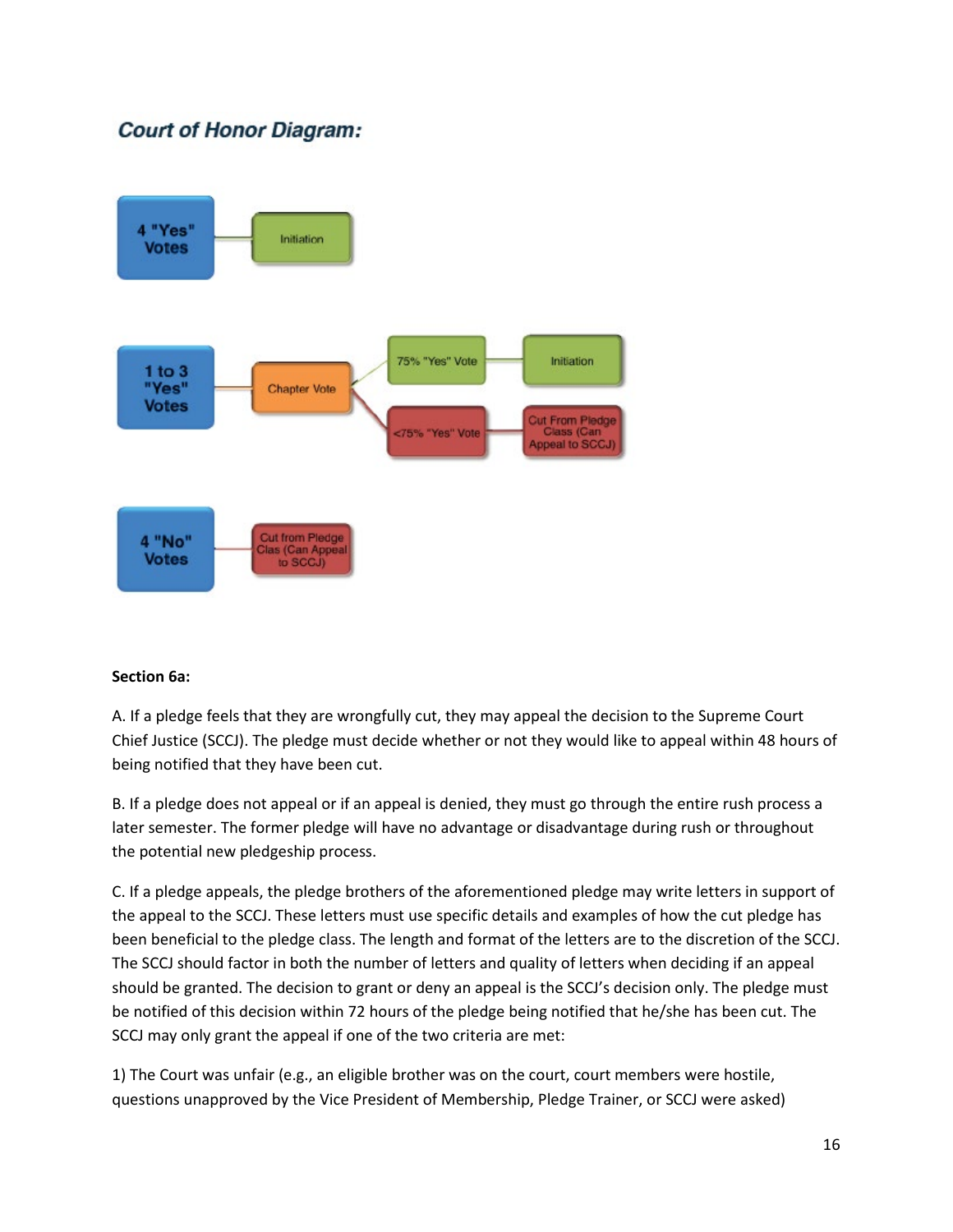2) Extenuating Circumstances (e.g., the pledge was ill, Court members misunderstood answers, etc.)

# **Section 6b:**

A. If an appeal is granted, the SCCJ must hold an appellate court and select its members. Only Active Student Members in Good Standing may sit on the court. The purpose of this court is to see if the pledge was wrongfully cut. The court will consist of four members and the SCCJ. These four members' total seniority must be at least twenty semesters (including pledge semesters). The Head of Court will always be the SCCJ and the structure of this court is to discretion of the SCCJ. If there are at least three "Yes" votes, the pledge will go to a chapter vote. If there are fewer than three "Yes", the pledge will be cut. All members must vote "Yes" or "No", no abstentions are allowed.

B. If an appellate vote is necessary, 75% of Members in good standing in attendance must vote "Keep" to reinstate the pledge to pledgeship. If a pledge does not attain 75% of the vote, they will be cut from the pledge class.

# **Section 6c:**

The following formula to determine percentage will be used:

Percentage = (#Keep Votes) / (#Keep Votes + # Cut Votes)

This vote will be led by the SCCJ and follow the process below:

PART 1: APPELLATE COURT REVIEW

•The Supreme Court Chief Justice (SCCJ) will review the court/any notes, tell the court's overall impression, and review any other important details

•Other members of the court may add any details that the HOC did not cover

•Brothers may ask specific questions to a specific court member

PART 2: MENTORS SPEAK

•Mentors will speak about their interactions with the pledge after they were cut

•Brothers may ask specific questions to a specific mentor

PART 3 PARENTS SPEAK (Only after Court of Honor, not Midterms)

•Parents will speak about their meetings and overall interactions with the pledge

•Brothers may ask specific questions to a specific parent

PART 3 or 4: CON/PRO SESSION

•The SCCJ will say, "First con for [pledge's name]"

•Any brother may raise their hand and the SCCJ may call on them

•The chosen brother will state an objective fact in opposition of the pledge

•The SCCJ will say, "First pro for [pledge's name]"

•Any brother may raise their hand and the SCCJ may call on them

•The chosen brother will state an objective fact in support of the pledge

•This process will be repeated 2 more times

PART 4 or 5: VOTE

•Members in Good Standing will mark their vote on their ballot (these votes must be anonymous and turned into the SCCJ if the member leaves the room)

ADDITIONAL DETAILS:

•At the Con/Pro Session members must stay OBJECTIVE. If a member repeatedly makes subjective statements the SCCJ may remove the brother from vote

•Like all votes, a Point of Order and/or Point of Clarification may be used if necessary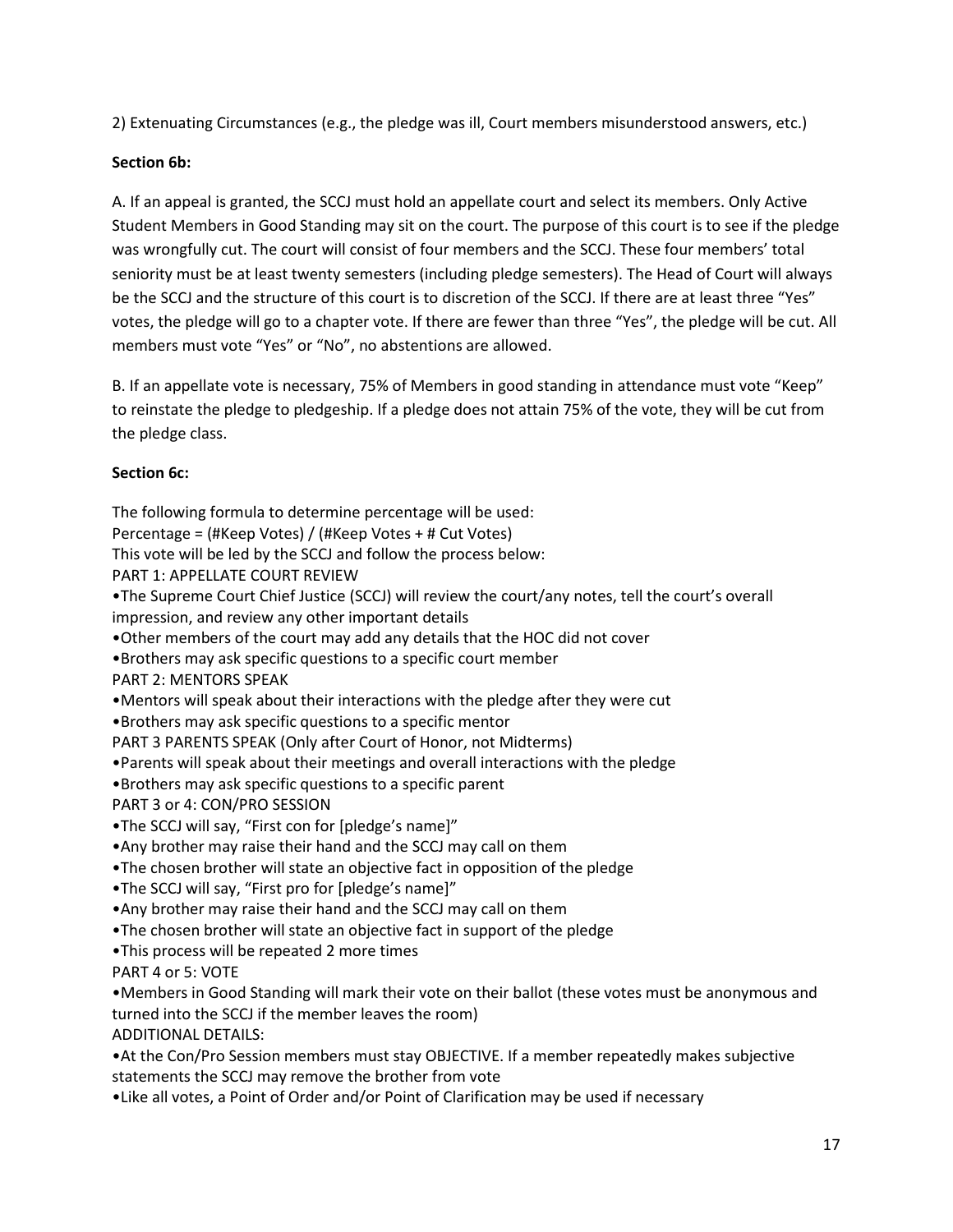#### **Section 6:**

# **Appeals Diagram:**



#### **Section 6d:**

Votes taken during Rush Chapter Vote, Midterm Court Chapter Vote, and Court of Honor Chapter Vote shall be counted by the VP of Membership, Pledge Trainer, President, and Supreme Court Chief Justice. The following calculation will be used:

```
(# Yes Votes) / (# Yes Votes + # No Votes)
```
A vote will be counted as an abstention either if the abstention box is checked or if all boxes are blank on a candidate's line. The calculation must be greater than or equal to 75 percent for a pledge to be approved for pledging or membership.

#### **Section 7:**

The Vice President of Membership and Pledge Trainer shall, each semester, select at least 1 Mentor and Parent for each Pledge. The Mentor(s) will be responsible for overseeing a Pledge's professional and personal development during Pledgeship. The Parent(s) will be responsible for aiding Pledges in integrating into the Chapter's social functions.

#### **Section 8:**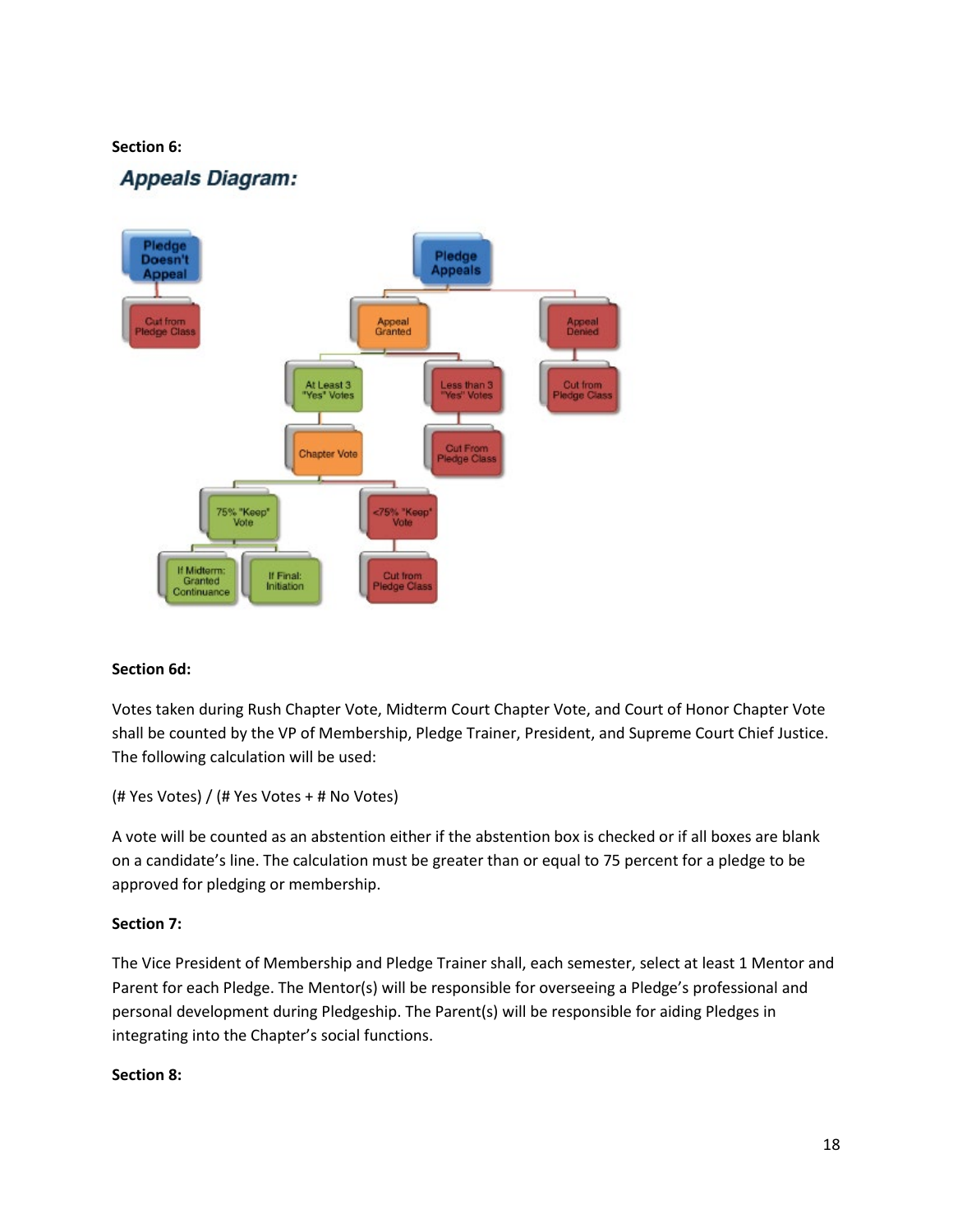An individual who has accepted an offer to become a pledge of this chapter shall take the pledge oath as stated in the Ritual of Alpha Kappa Psi, administered by the Master of Rituals, preferably at the chapter meeting after which candidates have been voted upon. The oath of pledgeship shall be binding upon the pledge but not upon this chapter.

# **Section 9:**

This chapter shall present each pledge with an official pledge pin at the time of pledging and instruct each pledge to wear that pledge pin on the left coat/jacket lapel, the left blouse/shirt collar or on a sweater over the heart. This pledge pin shall be worn at all times when in the Kelley School of Business and designated Fraternity activities unless told otherwise by the Pledge Trainer. Each pledge pin shall be returned upon the conclusion of pledging. If a pledge pin is not returned its cost shall be paid to this chapter by the pledge to which it was assigned. At the beginning of each pledge period, this chapter will inform each pledge of the financial obligations he/she will assume if initiated into membership.

# **Section 10:**

The minimum length of this chapter's pledge program shall be seven weeks. Any pledge that does not complete all requirements of the pledge program shall be automatically dropped from pledging except where circumstances warrant a decision by the vote of Board of Governor's to retain the pledge.

#### **Section 11:**

To qualify for initiation to membership each pledge must:

- A. Fulfill the qualifications for admittance to the pledge program.
- B. Fulfill any additional requirements of this chapter and Indiana University.
- C. Have satisfactorily completed the pledge program and the national examination.
- D. Have favorably appeared before a Court of Honor as specified in the Ritual of Alpha Kappa Psi.
- E. Have paid the full initiation fee.
- F. Be invited to and approved for membership by 75 percent of chapter members attending the vote.

# **Section 12:**

All ritualistic initiation ceremonies, regardless of their character, must be conducted in a place where attendance is restricted to members and pledges of this chapter only, where others cannot observe activities. These activities shall be strictly confined within a chapter house, meeting hall or reserved room with controlled access, and shall be under the supervision of the Master of Rituals and the Executive Committee of this chapter.

#### **Section 13:**

Hazing: All actions, activities, or questions should be of a nature pertinent to the Fraternity. Actions, activities, or questions at any ceremony or other Fraternity functions that may be construed as demeaning in nature, either physically or mentally, are expressly prohibited. No person shall be asked to undergo any action or answer any question to which he/she objects. Actions or activities that may compromise the integrity of the Pledgeship process and/or deemed inappropriate or unprofessional by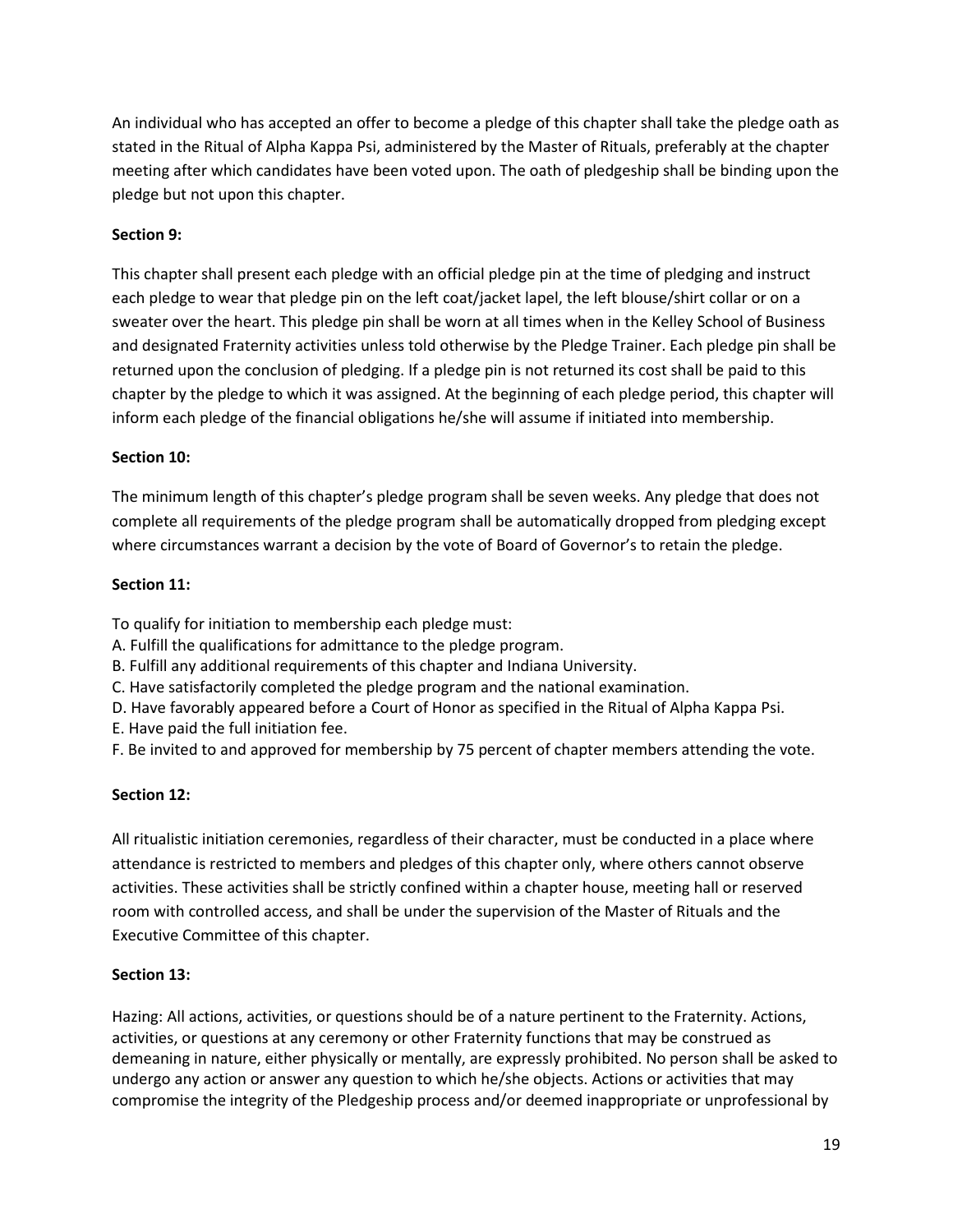the President and/or Supreme Court Chief Justice will also be considered to be hazing. Within the above restrictions, the following are acceptable:

- A. Selling a product
- B. Questions regarding current events
- C. Reciting any of the required pledge materials
- D. Naming the members of the court of pledge class
- E. Questions regarding future goals or plans
- F. Questions pertaining to Alpha Kappa Psi
- G. Problems/benefits relating to the pledge class
- H. Questions of ethics
- I. Questions regarding business.

# **Section 13b:**

Any active member that has a pre-existing relationship with a pledge (i.e., roommates, dating, familial relation) must notify both the Vice President of Membership and Supreme Court Chief Justice of the aforementioned relationship within 72 hours of induction.

Any member witnessing an infringement of any of these policies who fails to immediately stop the activity will face the same consequences, expulsion, as the offending member. The Supreme Court of Alpha Kappa Psi will enforce these instances.

# **Section 14:**

Members may be initiated into this chapter only by the complete and respectful use of the initiation ceremony specified in the Ritual of Alpha Kappa Psi. This chapter should use standard Ritual regalia, available from the National Chapter, for initiation and other chapter ceremonies. All other equipment or paraphernalia in initiation exercises is prohibited.

#### **Section 15:**

This chapter shall hold at least two initiations during each academic year, the first of which shall be within ninety days after the opening of the fall term, and the other at such time as the chapter deems advisable.

#### **Section 16:**

If any pledge of Beta Gamma chapter is forced to withdraw from Indiana University for medical reasons, as deemed necessary by a medical note, then said pledge will be able to continue his/her pledgeship the following semester, regardless of the number of remaining semesters. The pledge must begin pledgeship from the beginning but they do not need to rush again, regardless of when they withdrew. If the said pledge is absent from the university for more than one semester than he/she will have to go through the normal rush process.

# **Section 17a:**

Any pledge that is not performing to the standard of an active member, including inappropriate, unprofessional and not brother-like behavior may be brought to the attention of the rest of the chapter.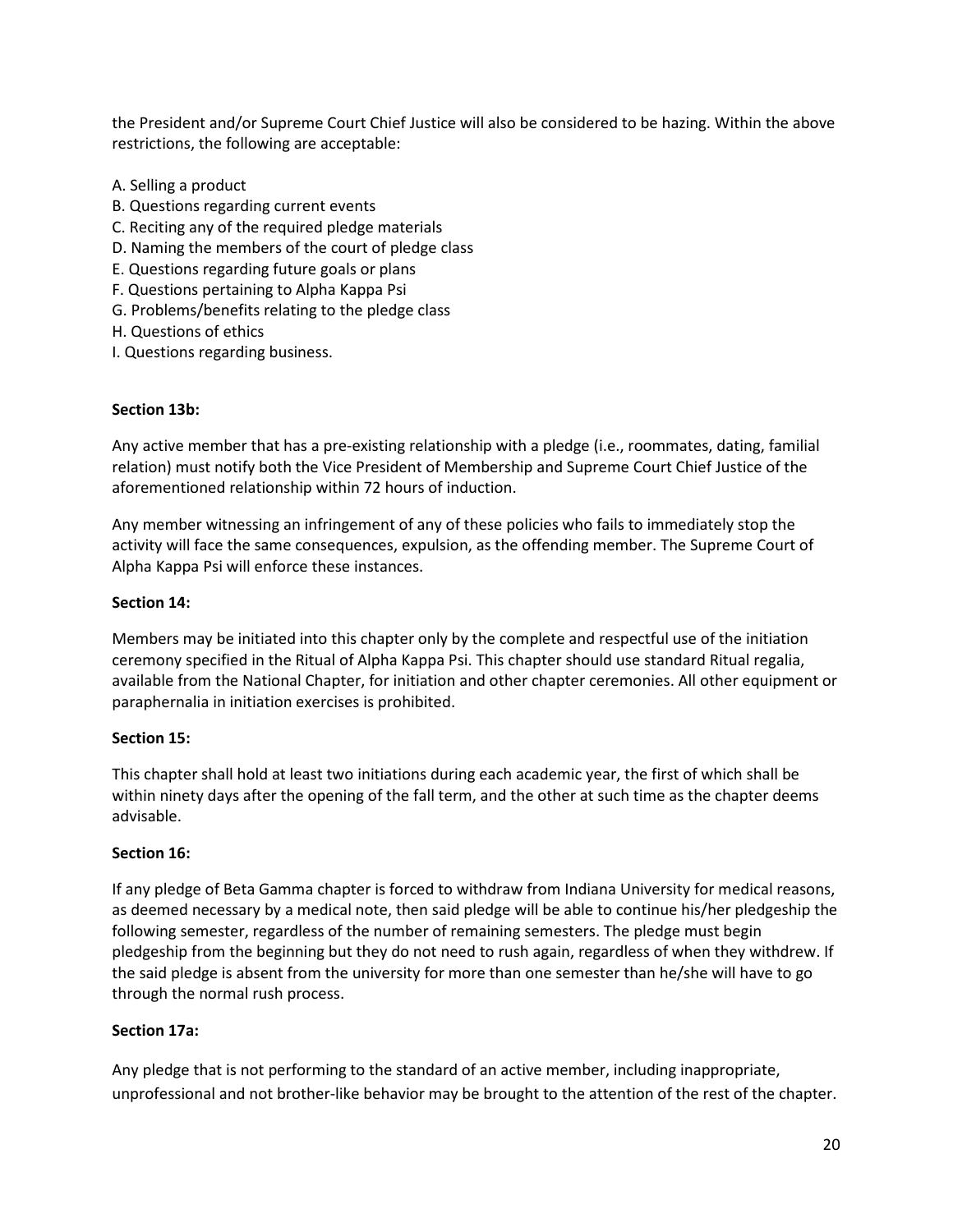The Pledge can be brought to the chapter regardless of interview court scores including midterm grade. The purpose of this is to determine if the pledge has the potential to improve their qualities before the Court of Honor. The following is a formal procedure to bring said pledge to the chapter for discussion. This is to be used in extreme circumstances only. Extreme circumstances include, but are not limited to inappropriate behavior severe enough to be brought to the rest of the chapter includes inappropriate sexual comments, cheating, and overall disregard for Alpha Kappa Psi. Article VI Section 17b outlines the procedure by which this discussion must be held.

# **Section 17b:**

If a brother would like to remove a pledge from the pledge class at a time other than Midterm Courts or Court of Honor, the following procedure will be used:

A. The brother that would like to remove a pledge is discussed privately with the VP of Membership and Pledge Trainer.

B. The VP of Membership and Pledge Trainer's will jointly discuss this issue with the rest of the Board of Governors (BoG). Both the Pledge Trainer and Vice President of Membership plus five other BoG members must approve the continuance of this process.

C. If the process is continued, the VP of Membership and Pledge Trainer will discuss the pledge at the next available Chapter meeting in the same manner as a final vote. This includes a brief explanation of why the pledge is being brought to judgment followed by a brief discussion led by the VP of Membership and Pledge Trainer. After the discussion, a full con/pro session will be held.

D. All Active Student Members in Good Standing will vote "Keep" or "Cut" on a ballot. Only the President, VP of Membership, SCCJ, and Pledge Trainer will count the ballots.

E. Seventy-five percent of chapter must vote "No," for the pledge to be dismissed from the current pledge class.

H. No appeal will be granted.

# **Article VII: Meetings**

# **Section 1:**

This chapter shall hold at least six chapter meetings a semester during the academic year, at which a quorum shall be present. Each chapter meeting cannot begin until a quorum is present.

# **Section 2:**

Business meetings of this chapter shall be conducted in conformance with the "Official Procedure for Conduct of Meetings of Alpha Kappa Psi" and with Robert's Rules of Order, newly revised. The order of business shall be:

- A. Opening according to Official Procedure
- B. Roll call
- C. Reports from officers
- D. Reports from standing committees
- E. Reports from special committees
- F. Unfinished business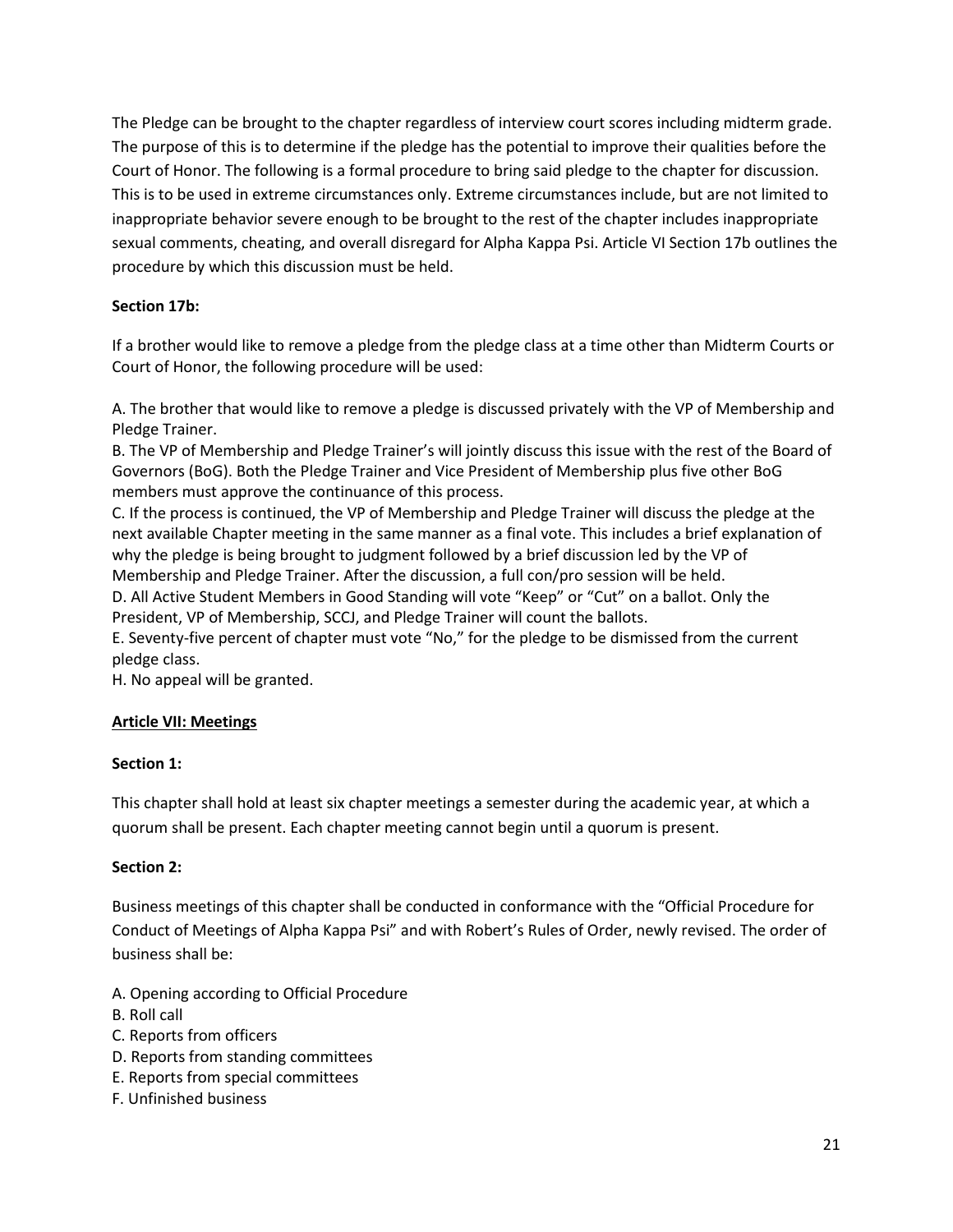G. New business H. Announcements I. Adjournment according the Official Procedure

# **Section 3:**

Special meetings of this chapter may be called by the President or by a majority vote of the Board of Governors. A general announcement must be sent to all active members at least 48 hours prior to the special meeting unless otherwise inconvenient. These notices must state the time, place, and purpose of the special meeting.

# **Section 4a:**

If a member misses more than 3 chapter meetings, they will be disallowed to sit on Court of Honor the current semester and will be disallowed to be an Officer the following semester. If a member misses more than 4 chapters, they be disallowed to attend banquet the current semester and disallowed to be a parent and/or mentor the following semester. Chapter meetings that include Rush, Midterm, and Final Vote do not count towards this total. If a member misses a meeting deemed "excused" by both the President and SCCJ, the absence will not count towards the aforementioned absence policy. If a member is not pleased with the decision, they may seek approval from the Senior Advisory Board. If a supermajority of SAB approves this absence, the absence will not count towards the aforementioned policy. In addition to meeting the point requirements, members are also required to attend one event from each section of activities before midterm courts, and at least two activities from each section before Banquet: (1) Membership, (2) Finance, (3) Community Service and (4) Professional. Members are also required to attend Induction and Initiation in order to attend banquet.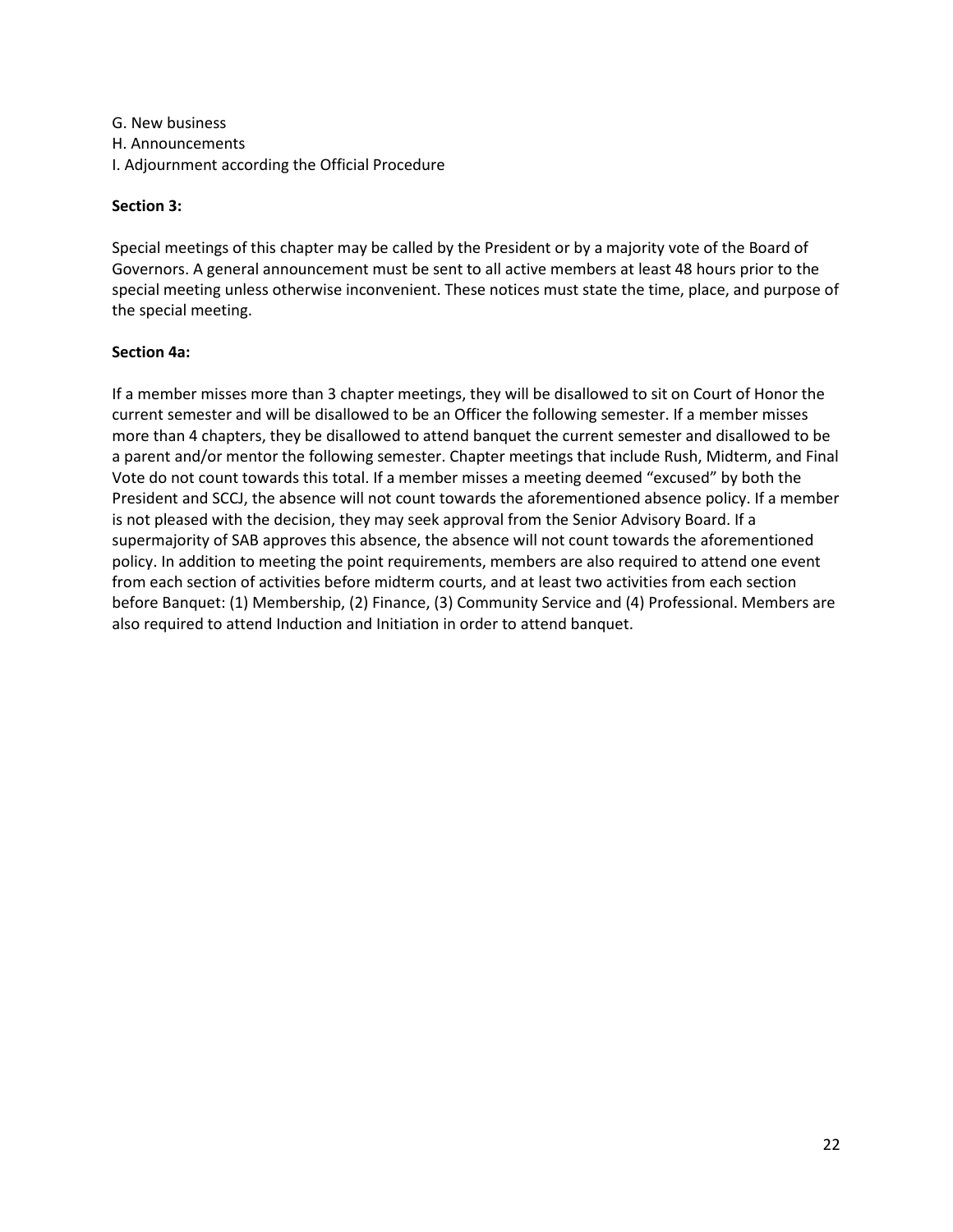

# **The following is a list of events and point distributions:**

#### **All point values for events that are not on this diagram will be determined by the SCCJ.**

#### **Section 4b:**

Members must make point requirements as outlined in Section 4a. All potential points for the semester must be reported to the Vice President of each committee and approved. Points must then be reported to BOG and approved. The SCCJ and President must approve the points for each committee, meeting a minimum requirement they have predetermined. Point values can be altered from the amount outlined in Section 4a for certain events. With the increase in points, there can also be an increase in requirements met. Therefore, members may fulfill two required events in a section by attending one event. These point and requirement changes must be approved by the SCCJ and the President.

#### **Point Proposal Diagram:**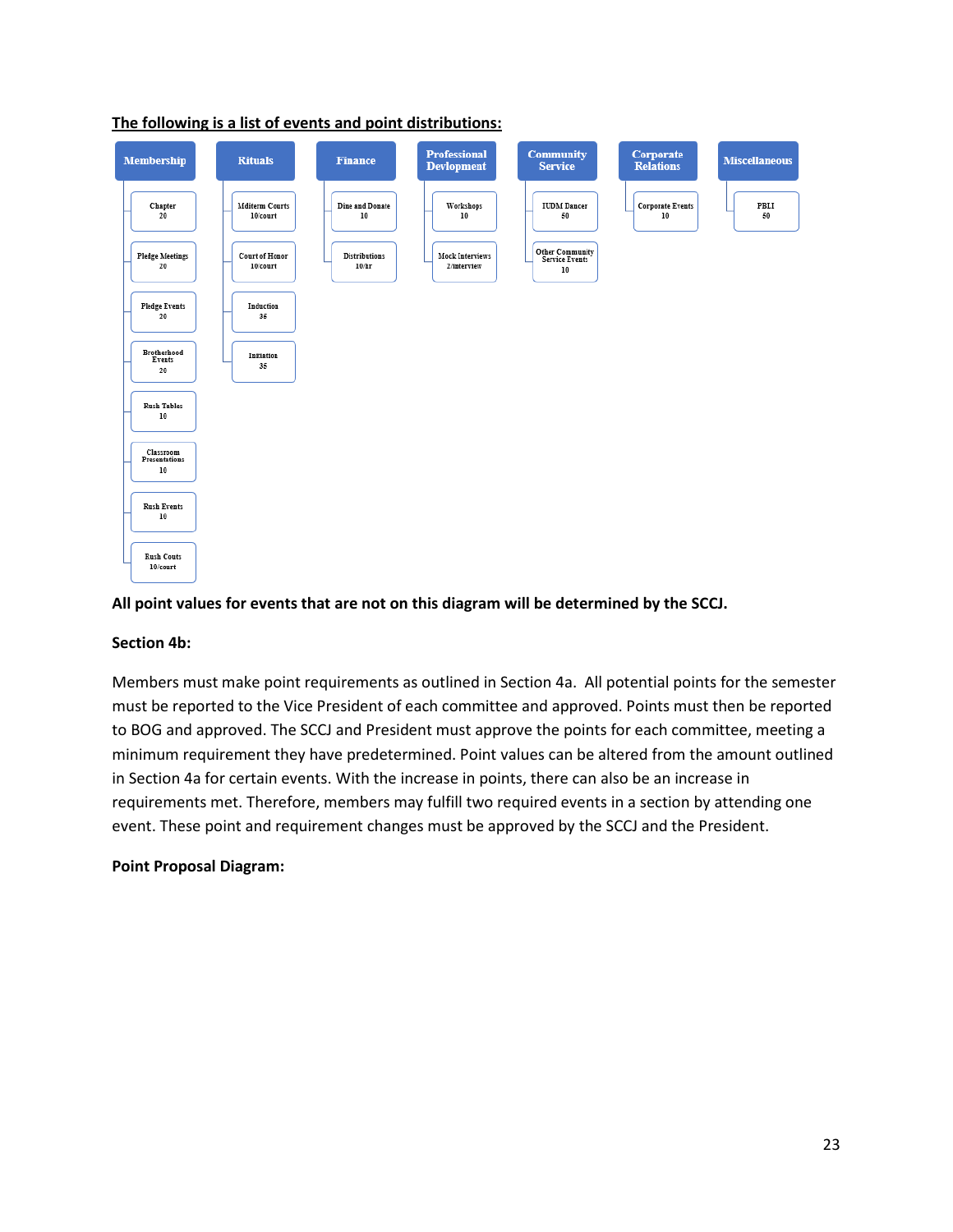

#### **Section 5:**

In the absence of the President and the Vice Presidents, any officer of this chapter may call a meeting to order, as long as a quorum is present, and then preside for the duration of the meeting, subject to the arrival of the President who shall preside whenever present.

#### **Section 6:**

In addition to the regular chapter meeting, this chapter will hold an Executive Meeting at least once a month. All elected officers are required to attend. This meeting will can be led by any BoG member. The semester budget, long-term ideas, and other in depth issues can be addressed at the executive meeting.

#### **Section 7:**

Any active member may attend Executive Committee meetings, or any other meeting, except when the meeting is being held to discuss personal information about one or very few members, the expulsion of a member, or meetings deemed confidential by the Board of Governors.

#### **Section 8:**

All members must dress in proper attire for Alpha Kappa Psi meetings and Professional events except when noted otherwise.

A. For chapter meetings, men must wear collared shirt and/or sweater, pants, socks, and casual or dress shoes. Women must wear pants and/or skirt, and blouse or sweater, or dress, and casual or dress shoes. Jeans, tennis shoes, T-shirts, sweat pants and sweatshirts, shorts, and ball caps are not allowed unless otherwise allowed by the Board of Governors

B. Professional attire constitutes for men a sport-coat and slacks, tie, and dress shoes. For women, blouse, skirt, pants, or dress; dress shoes are acceptable.

#### **Article VIII: Chapter Officers**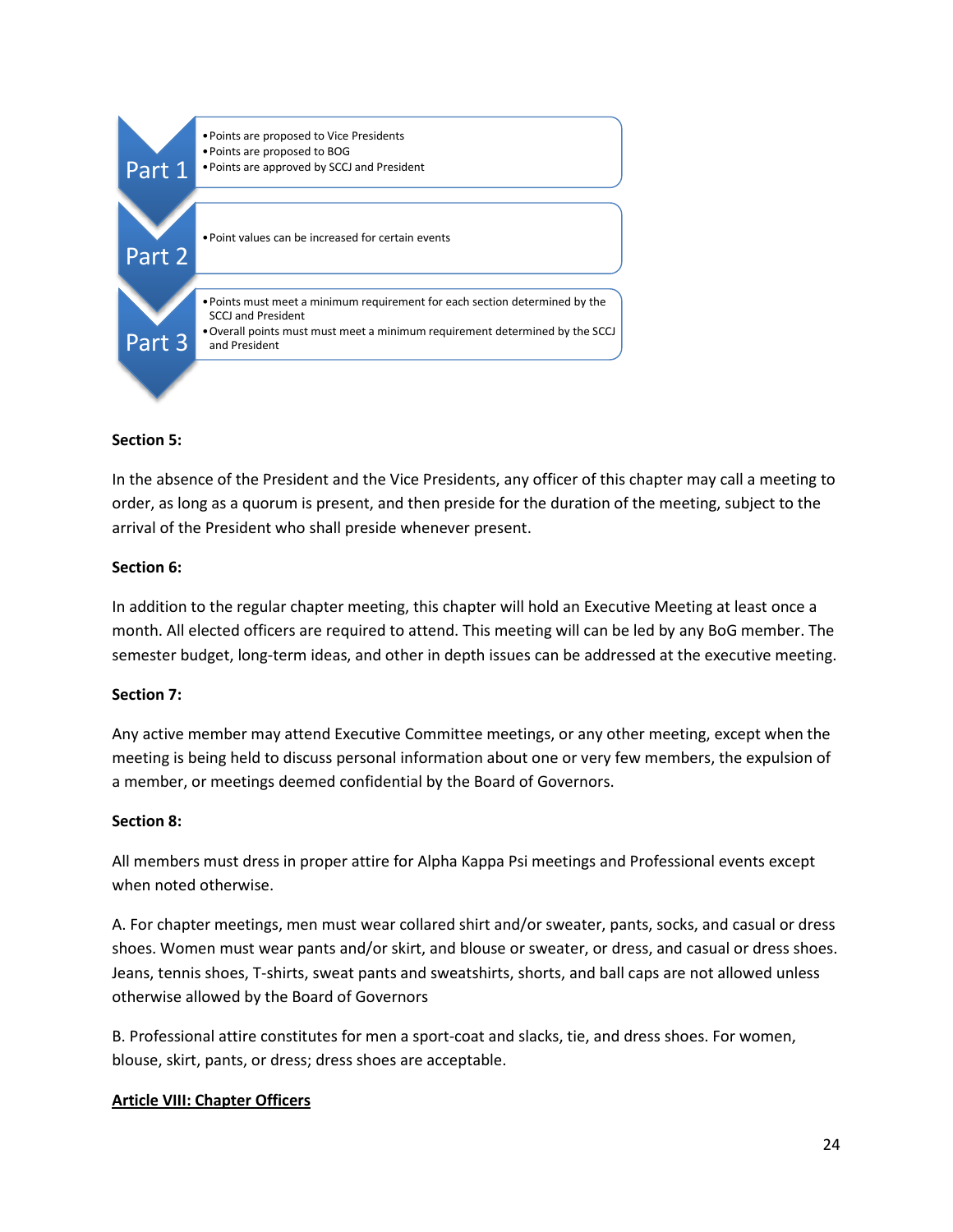#### Section 1a:

The executive officers of this chapter shall be the President, five Vice Presidents, Supreme Court Chief Justice, Pledge Trainer, Historian(s), Secretary, Treasurer, Master of Rituals, Warden, Chaplain, and, any other officer elected by chapter. Any other officer positions may be added as this chapter may designate, subject to the approval of the Board of Governors of Alpha Kappa Psi. The hierarchy of Board of Governor members is as follows:

#### President

Supreme Court Chief Justice Vice President of Membership Vice President of External Relations Vice President of Alumni Relations Vice President of Finance Vice President of Professional Development Vice President of Communications

#### **Section 1b:**

Chapter officer duties shall be as follows:

A. President. The President shall be the executive head of this chapter and shall preside over its meetings; shall have the power to call special meetings when considered necessary; and shall see that the officers of the chapter discharge their duties faithfully, impartially, accurately and promptly. The President shall act as an advisor for all decisions made by the leaders of the fraternity. The President shall enforce strict observance of the laws and policies of the Fraternity and decide points of order. The President shall have authority to preside over any committee of the chapter. The president is responsible for overseeing the selection of Associate Directors and Committee Associates with the help of the Vice Presidents. The President shall not be entitled to vote within this chapter except in the following cases: the election of the national delegate and alternate, the election of officers of this chapter, the election of candidates into membership, and the event of a tie vote. He/she shall preside over the Board of Governors. The President shall have such further powers and duties as may be prescribed by the laws of the Fraternity.

B. Vice Presidents: The Vice Presidents shall assist in the performance of the President's duties, and in the absence or disability of the President, shall succeed to the President's powers and duties. In the event of a permanent vacancy, the Vice President shall function as President until an election can be held.

1. Supreme Court Chief Justice: The Supreme Court Chief Justice is first in line to succeed the president. The Supreme Court Chief Justice is in charge of knowing and monitoring the bylaws, including recognizing when changes are needed based on the evolution of the chapter. The Supreme Court Chief Justice shall run chapter votes and court votes after rush and final votes with the President, VP of Membership, and Pledge Trainer. The Supreme Court Chief Justice is responsible for attendance, including informing the chapter regarding attendance policies and recognizing members for their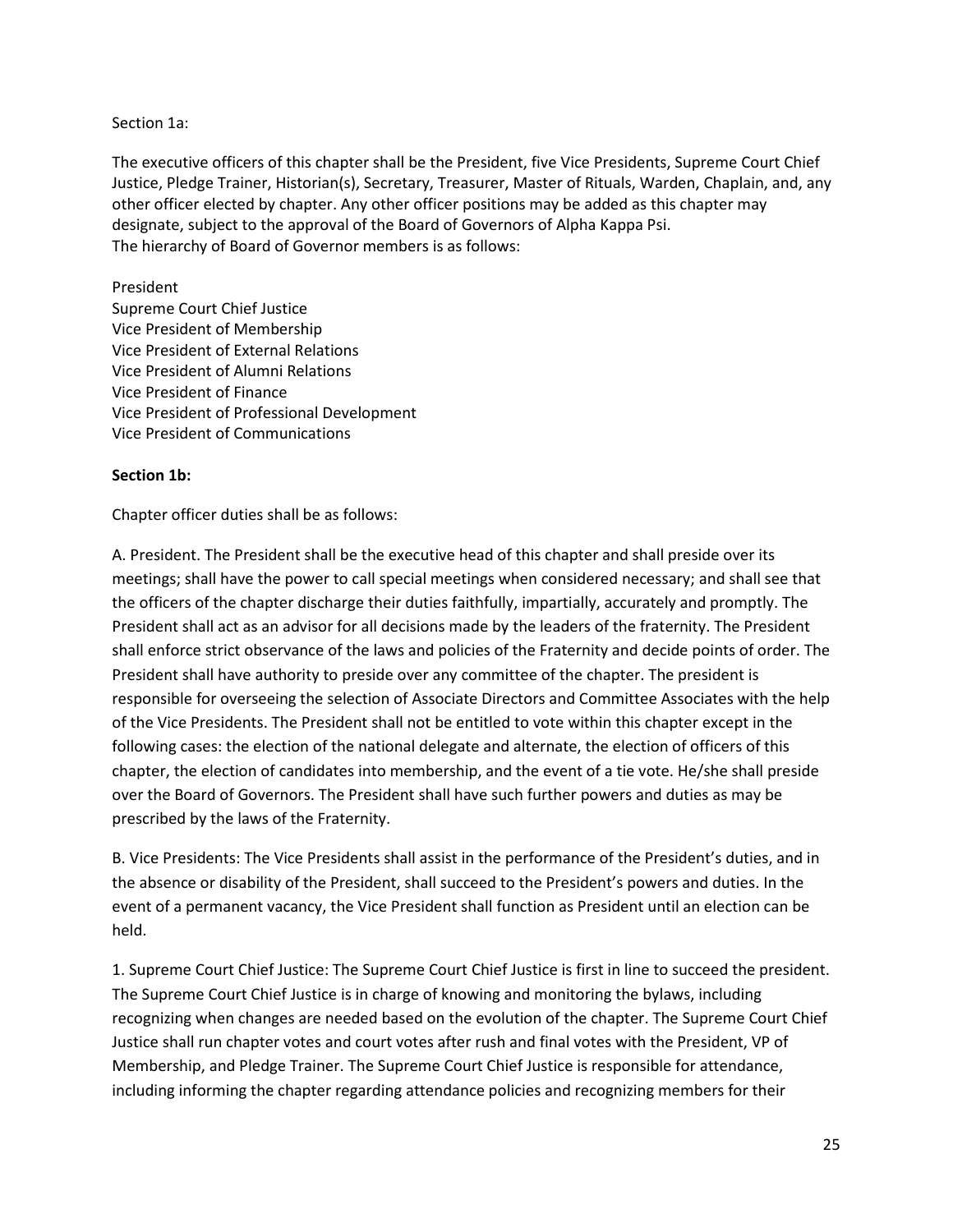achievement and extra efforts. The Supreme Court Chief Justice is also responsible for making sure that New Initiates are properly informed of the Bylaws through NI Education and NI Task Force. The Supreme Court Chief Justice oversees the Senior Advisory Board, Warden, and Chaplain making sure that they have been fully informed by their predecessor of their responsibilities and help them get adjusted at the beginning of the semester. Most importantly, the Supreme Court Chief Justice organizes appeals and disciplinary courts, following the procedures outlined in the bylaws.

2. Vice President of Membership: The Vice President of Membership is second in line to succeed the x President. The Vice President of Membership is responsible for overseeing the program for attracting, selecting, and training new initiates. The Vice President of Membership supervises the Pledge Trainer and Membership Committee.

3. Vice President of External Relations: The Vice President of External Relations is third in line to succeed the President. The VPER is responsible for contacting and maintaining relationships with corporate partners and creating events with them and the brothers. The Vice President of External Relations is also responsible for creating opportunities for the brothers to give back to the community and also creating excitement for these events. The Vice President of External Relations oversees the Corporate Relations, Community Service, and IUDM Committees.

4. Vice President of Alumni Relations: The Vice President of Alumni Relations is fourth in line to succeed the President. The Vice President of Alumni Relations is responsible for planning and coordinating events for alumni as well as maintaining an up-to-date database of alumni contact information. The VPAR is responsible for writing and distributing an alumni newsletter. The Vice President of Alumni Relations is also responsible for planning brotherhood events for current chapter members. The Vice President of Alumni Relations oversees the Alumni Relations and Brotherhood Committees.

5. Vice President of Finance: The Vice President of Finance is fifth in line to succeed the President. The Vice President of Finance is responsible for coordinating and supervising all of the chapter's Finance activities. The Vice President of Finance shall oversee the Finance and Audit Committees.

6. Vice President of Professional Development: The Vice President of Professional Development is sixth in line to succeed the President. The Vice Professional of Professional Development is responsible for providing opportunities to professionally develop the chapter and maintaining relationships with other constituencies for the benefit of the fraternity. The Vice President of Professional Development is also responsible for planning Teachers Excellence in the Spring semester. The Vice President of Professional Development oversees the activities of the Professional and Teachers Excellence Committees.

7. Vice President of Communications: The Vice President of Communications is seventh in line to succeed the President and shall be responsible for the conduct of marketing for this chapter, including activities in the areas of faculty relations, relations with students who are non-members, community relations, chapter alumni, and relations with other groups that may be deemed desirable or assigned by the Chapter President. The Vice President of Communications shall gather, organize and report information that is relevant to the Fraternity. The Vice President of Communication serves as the mechanism to serve the needs of the Fraternity, through the use of marketing and/or technology. The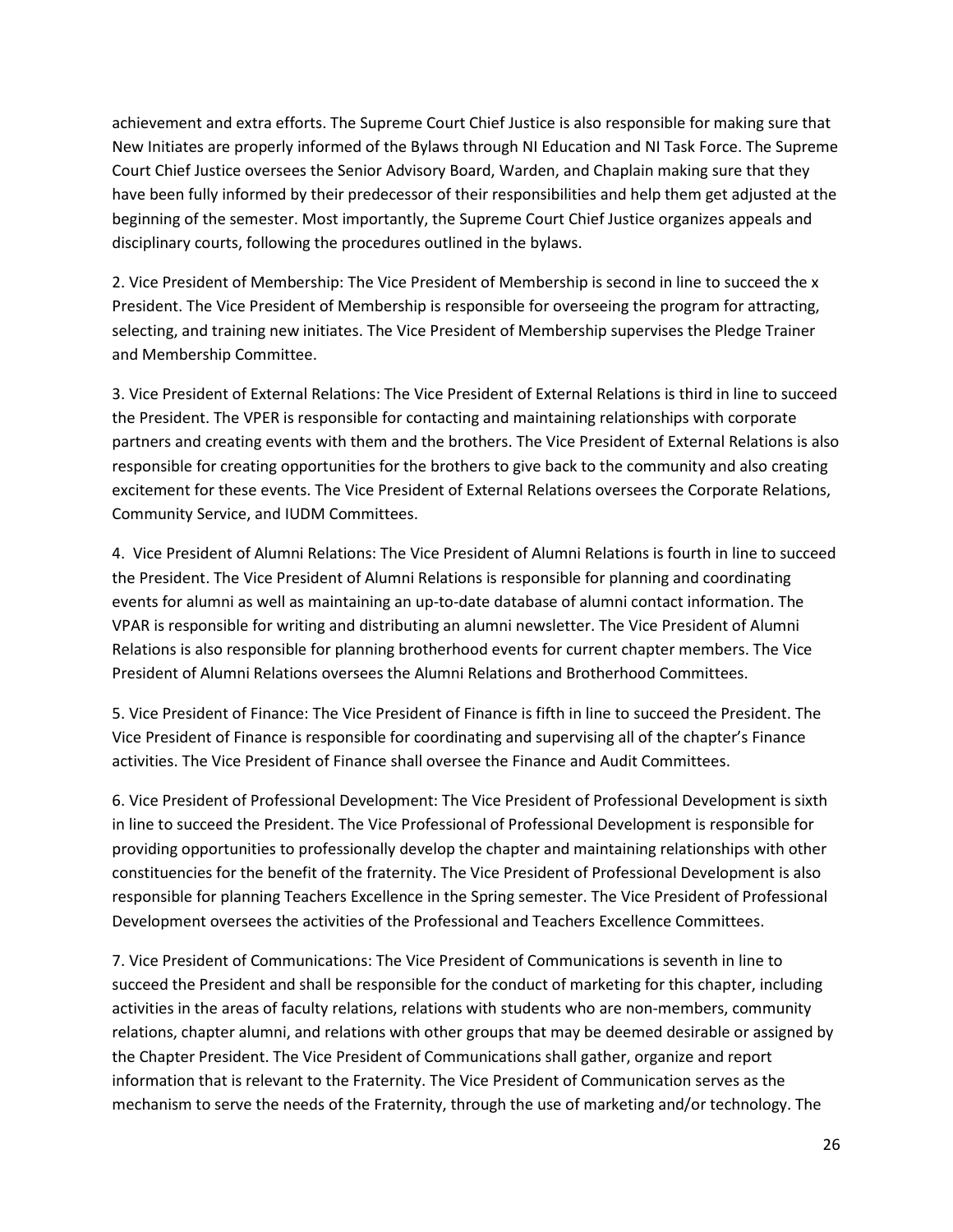Vice President of Communication seeks to utilize the balance of marketing and technology to achieve the goals of the other branches and therefore the Fraternity. The Vice President of Communications also oversees the creation of fraternal apparel each semester. The Vice President of Communication acts as head of the Historian(s) and oversees the activities of the Marketing, Technology, and Apparel Committee.

C. Secretary: The Secretary shall keep accurate and complete minutes of all meetings of this chapter, shall be the custodian of all records, files, and documents of this chapter, except for the financial book of account; shall be responsible for the general correspondence of this chapter. Additionally, the Secretary shall keep a record of all proposals for membership, a record of every initiate into the chapter, and a separate record of all pledges, initiations, expulsions, and deaths within the chapter and shall send duplicates of such records to the director within five days after the event thereof. The Secretary shall supply such reports as may be requested by the Fraternity officers within five days of receipt of such requests, and shall have further powers and duties as may be prescribed by the laws of the Fraternity. Within five days after the election of any chapter officer the Secretary shall notify the executive director and district director of the results of that election. The Secretary is responsible for the maintenance of the Annual Chapter Report (Spring office) and the Mid-Year Chapter Report (Fall office). The Secretary shall report to the President. The Secretary shall be elected for semester terms.

D. Treasurer: The Treasurer shall keep an accurate account of all funds received and expended. The Treasurer shall be the custodian of all financial books of account of this chapter which shall be at all times open to inspection and examination, report revenues and expenditures to the chapter at least once a month, shall deposit all funds in the name of and to the credit of this chapter, and shall prepare a budget covering all of the expected income and necessary expenses of this chapter for the coming fiscal year at the beginning of the fiscal year and send a copy thereof to the executive director. The Treasurer shall forward National Chapter initiation fees and membership records of new members to the executive director within five days after the initiation date; shall promptly forward to the executive director notification when a member has graduated, left college, or has been suspended, or expelled; and shall furnish such reports as requisitioned by the Fraternity officers within five days from receipt of such requests. The Treasurer shall be bonded to the National Chapter under a blanket bond and shall have such rights and shall have further powers and duties as may be prescribed by the laws of the Fraternity. The Treasurer will be responsible for maintaining the budget and ensuring it is available for inspection by the Chapter. All reimbursements must be submitted within 30 days of the conclusion of the semester. Any reimbursement to a Member in excess of \$300 by the Treasurer will acquire approval from the Vice President of Finance, SCCJ, or President. The Treasurer reports to the President.

E. Master of Rituals: The Master of Rituals shall be in direct charge and supervision of all ritualistic, initiatory, and secret work of this chapter. The Master of Rituals shall conduct this office in strict accord with the Ritual of Alpha Kappa Psi and shall have such further powers and duties as prescribed by the laws of the Fraternity. The Master of Rituals oversees the Banquet Committee, and is responsible for assigning the Master of Ceremonies during the Banquet. This office is a semester office. The Master of Rituals reports to the President.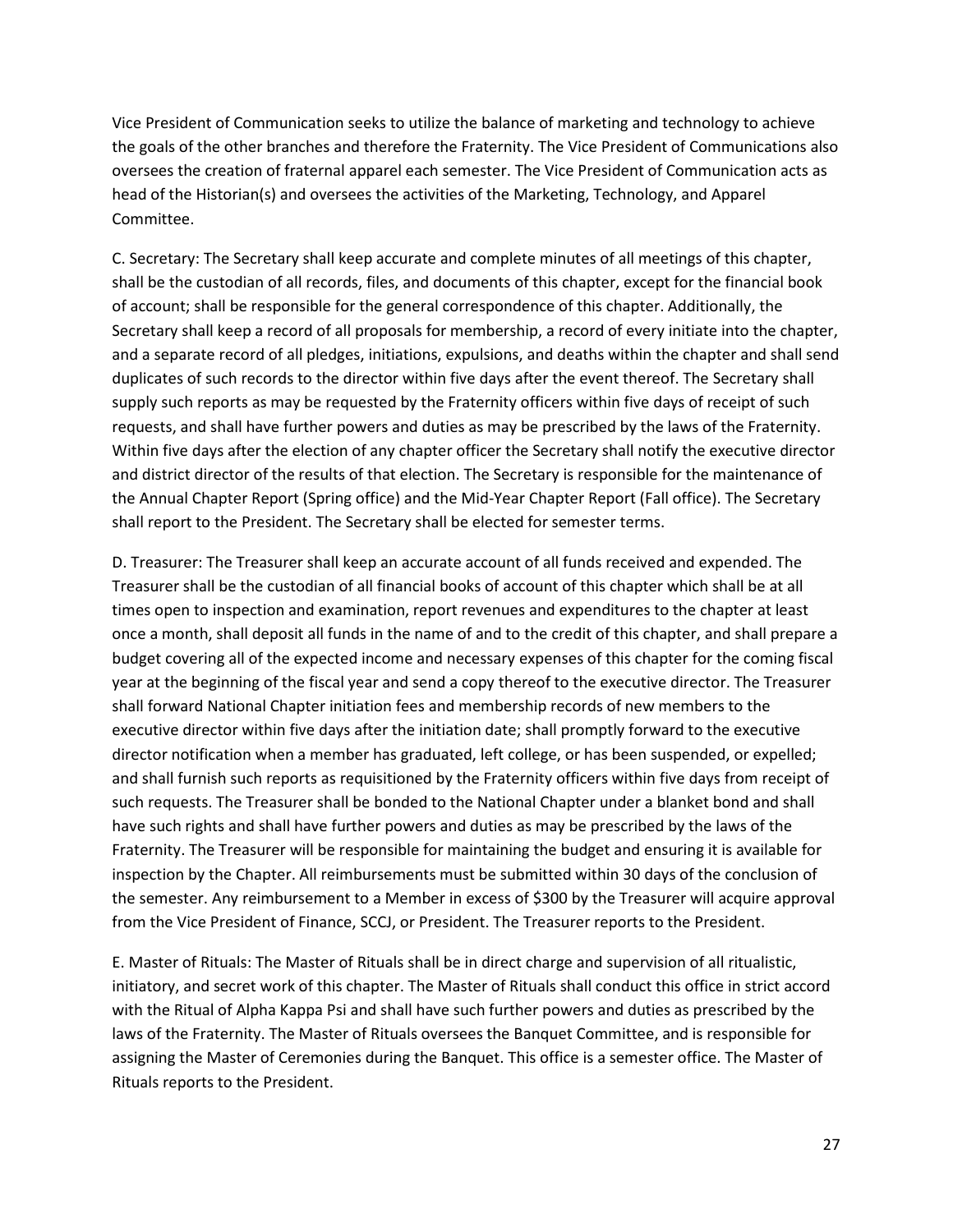F. Chaplain. The primary responsibility of the Chaplain is to motivate chapter and inform the members of chapter of events. The Chaplain is responsible for a weekly announcement bulletin containing important messages from the members and delivering an inspirational quote at each chapter meeting. The Chaplain is also responsible for supervising the NI Task Force. Chaplain is a single semester position, which reports to the Supreme Court Chief Justice.

G. Warden. The Warden has the power to remove a member from a meeting if the member is causing undue disruption. The Warden is responsible for maintaining the attendance records for chapter meetings, professional events, and other events of the Fraternity. The Warden is a semester position, which reports to the Supreme Court Chief Justice.

H. Chapter Historian(s): The Historian shall compile and enhance a historical record of this chapter; shall assist and cooperate with the History Committee of the National Chapter. The Historian shall maintain a book of chapter memorabilia and history of events; and shall have such further powers and duties as may be prescribed by the laws of the Fraternity. Additionally, the pledge should take pictures and document major fraternity events. Each semester, this chapter, by a majority vote, may have two Historians. The Historian is a single semester position, which reports to the Vice President of Communications.

I. Pledge Trainer: The Pledge Trainer is responsible for implementing the pledge program created by the Vice President of Membership. The Pledge Trainer conducts the pledge meetings and assists the current pledge class in fulfilling all requirements as mandated by the pledge program. This is a semester office and reports to the Vice President of Membership.

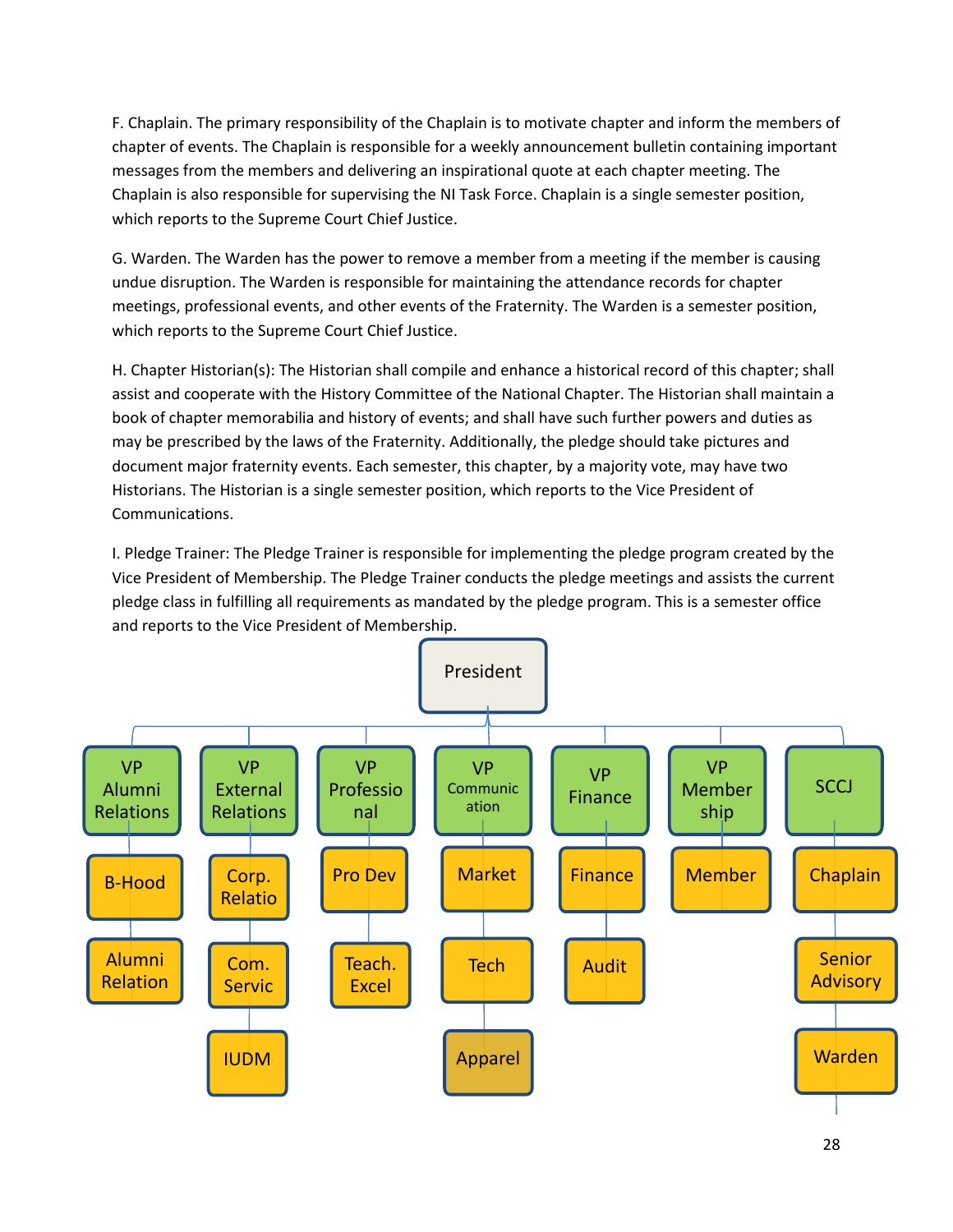

#### **Section 2:**

Should any officer be faced with a situation for which the specific handling procedures are ambiguous or unaddressed, said officer shall contact the Supreme Court Chief Justice AND the President of the Beta Gamma Chapter to reach a joint decision that is satisfactory to all. If the Chief Justice cannot be reached, the President and said officer shall make the decision.

# **Section 3a:**

The officers of this chapter shall be elected near the end of the fall (or spring) semester and shall be installed in December (or April) in accordance with the installation ceremony of the Ritual of Alpha Kappa Psi. Elected officers shall serve a term of one year, except as noted above. Within five days after the election of any chapter officer the chapter Secretary shall notify the executive director, regional director, and district director of the results of the election.

#### **Section 3b:**

Proceeding Initiation, the New Initiates must abstain from voting on their pledge semester's Pledge Trainer, Vice President of Membership, and Supreme Court Chief Justice. Additionally, they must abstain on the candidates for Vice President of Membership, Supreme Court Chief Justice and Pledge Trainer

#### **Section 3c:**

New Initiates are eligible to vote on the candidate for elected office while abiding to Article VIII Section 3a, which includes Secretary, Treasurer, Master of Rituals, Chaplain, Warden, Historian(s), and Board of Governor's positions (excluding Vice President of Membership and Supreme Court Chief Justice).

#### **Section 4:**

No person shall be elected to a chapter office unless that person is a member in good standing. No candidate for elected office shall be on probation of Indiana University or be in arrears for any chapter obligation. If any elected officer temporarily or permanently withdrawals from Indiana University, is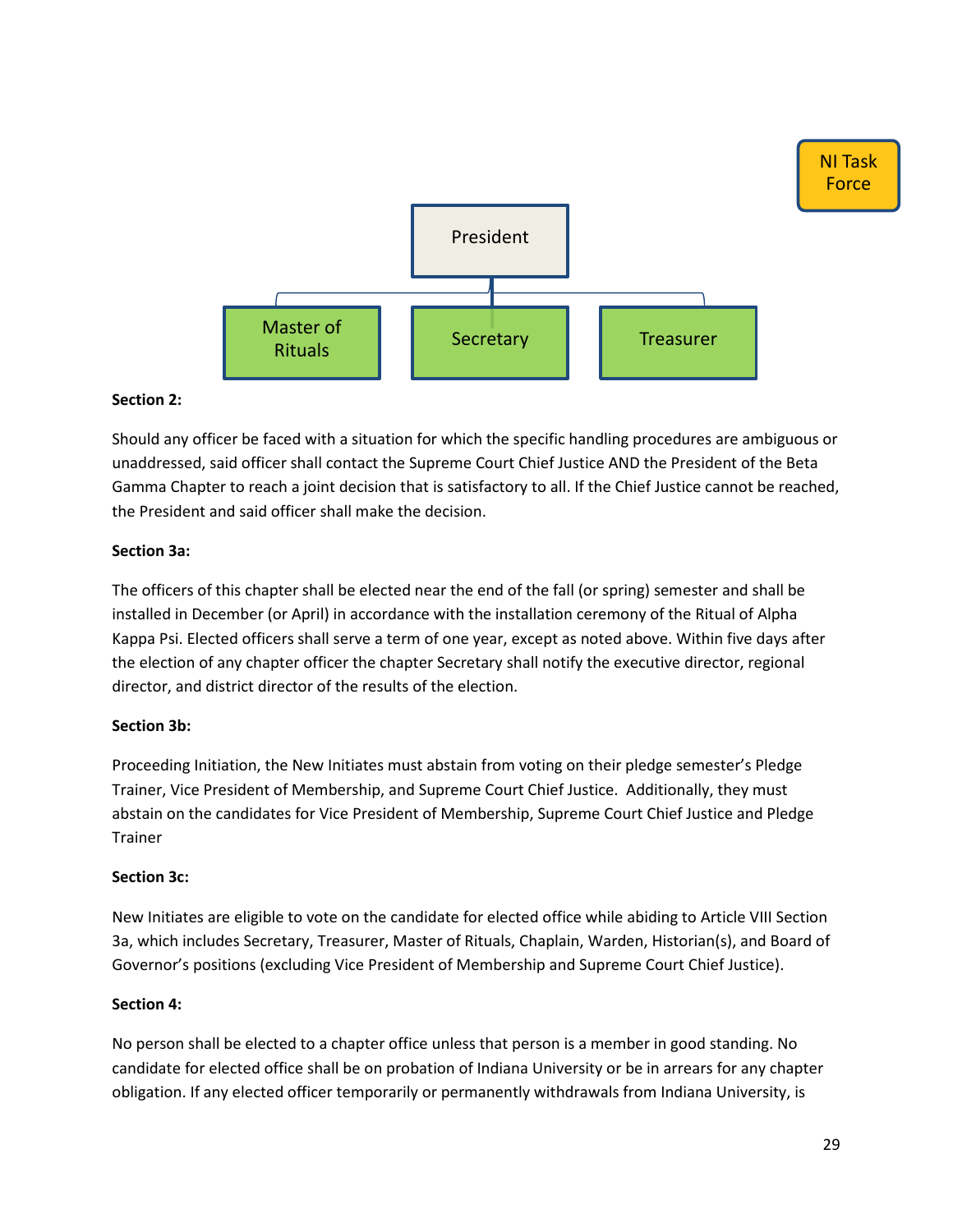placed on probation by Indiana University or becomes in arrears for any financial obligation due this chapter, that elected officer shall be automatically disqualified from holding office and that specific office shall be declared vacant. An election shall be held as soon as is practicable to fill the vacant office.

# **Section 4a:**

No executive officer elected to a year-long position may resign from that office in order to run for another position without consent of a 75% vote at a chapter meeting where quorum is present.

# **Section 4b:**

Any member that leaves the fraternity for a semester in order to complete an internship, co-op, or study abroad program shall be eligible to run for office in the elections held during their absence if ALL of the following criteria are met:

The member met the requirements to run for office in the semester prior to his or her absence. The member is in otherwise good standing with the fraternity, and is not currently under disciplinary probation by ruling of the Supreme Court.

The member has been nominated under standard election procedures of the fraternity and has provided, in advance, acceptance of the nomination and a campaign speech in the form of either a video or a letter, which would be read aloud by the President or another member of chapter designated by the candidate. If the candidate prefers a live speech, they may either attend the elections in person or give a speech via live video (e.g., skype, google talk, etc.)

# **Section 5:**

A candidate for elected office shall be considered elected when that member receives a number of votes equal to 50 percent plus one of the quorum present. If more than two people are running, and one person does not receive 50 percent plus one of the vote, a runoff election shall be held between the top two candidates from the previous vote.

#### **Section 5a:**

If a tie occurs between the top two candidates, the tie will be broken by written ballots of the President, Executive Vice President, and Supreme Court Chief Justice. In the event that any of the three officers are absent, one of the remaining Vice Presidents shall take their place, in the proper order of succession.

#### **Section 6:**

The following process may remove an officer:

A. The issue is brought before the Supreme Court of Alpha Kappa Psi by a petition signed by 25 percent of member in good standing or by a majority vote of BoG.

B. The issue is approved by 75 percent vote of members in attendance at chapter.

C. The issue must be resolved at the chapter meeting following submission of the petition to the Supreme Court of Alpha Kappa Psi.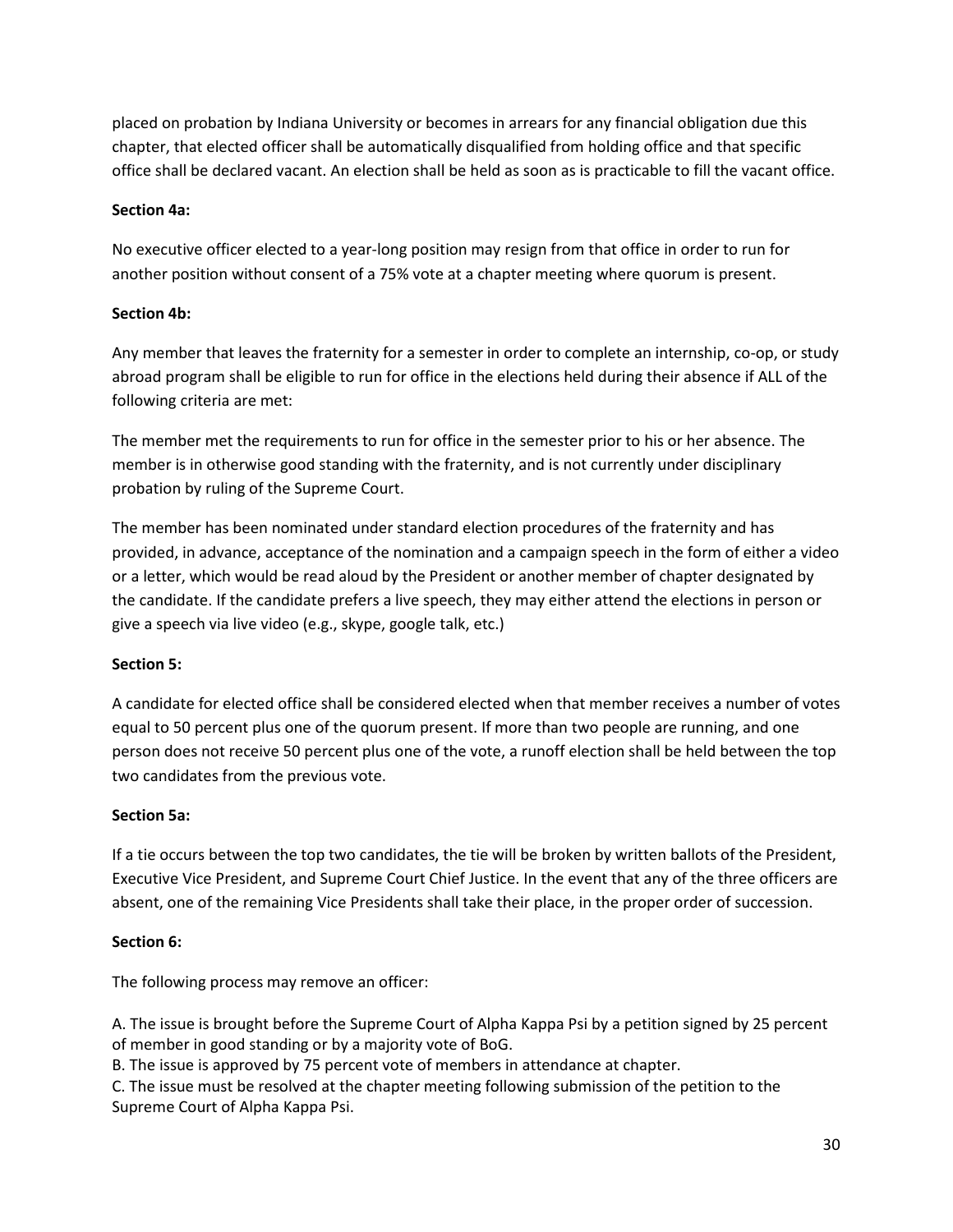# **Section 7:**

It shall be the responsibility of all outgoing officers of this chapter to personally give to their successors all written materials, records, reports, and assets pertaining to the conducts and duties of their respective office, and also to personally instruct their successors in the proper administration of that office. Incoming officers of this chapter will share the responsibility to seek out and receive all written materials, records, reports, and assets, as well as the counsel, of the outgoing officer that preceded them in office.

# **Article IX: Administration**

# **Section 1:**

The Board of Governor's shall be responsible for management of the chapter at all times. The Board of Governor's shall consist of the President, the Executive Vice President, the Vice President of Membership, the Vice President of Alumni Relations, the Vice President of Finance, the Vice President of Professional Development, the Vice President of Communications, and the Supreme Court Chief Justice. All meetings of the Board of Governors will be conducted by the highest-ranking officer in attendance.

# **Section 2:**

A quorum of the Board of Governor's must be present in order for any vote prescribed by the bylaws to be valid, and at least four members must approve any motion in the event all Board members are not in attendance.

# **Section 3:**

Should a tie or stalemate occur in a Board of Governors' vote, BoG will reconvene with the presence of an advisor, either chapter or faculty, further discuss the issue(s) that originally ended in a tie vote, and revote on said issue(s) including the present advisor's vote as tie breaking vote if necessary.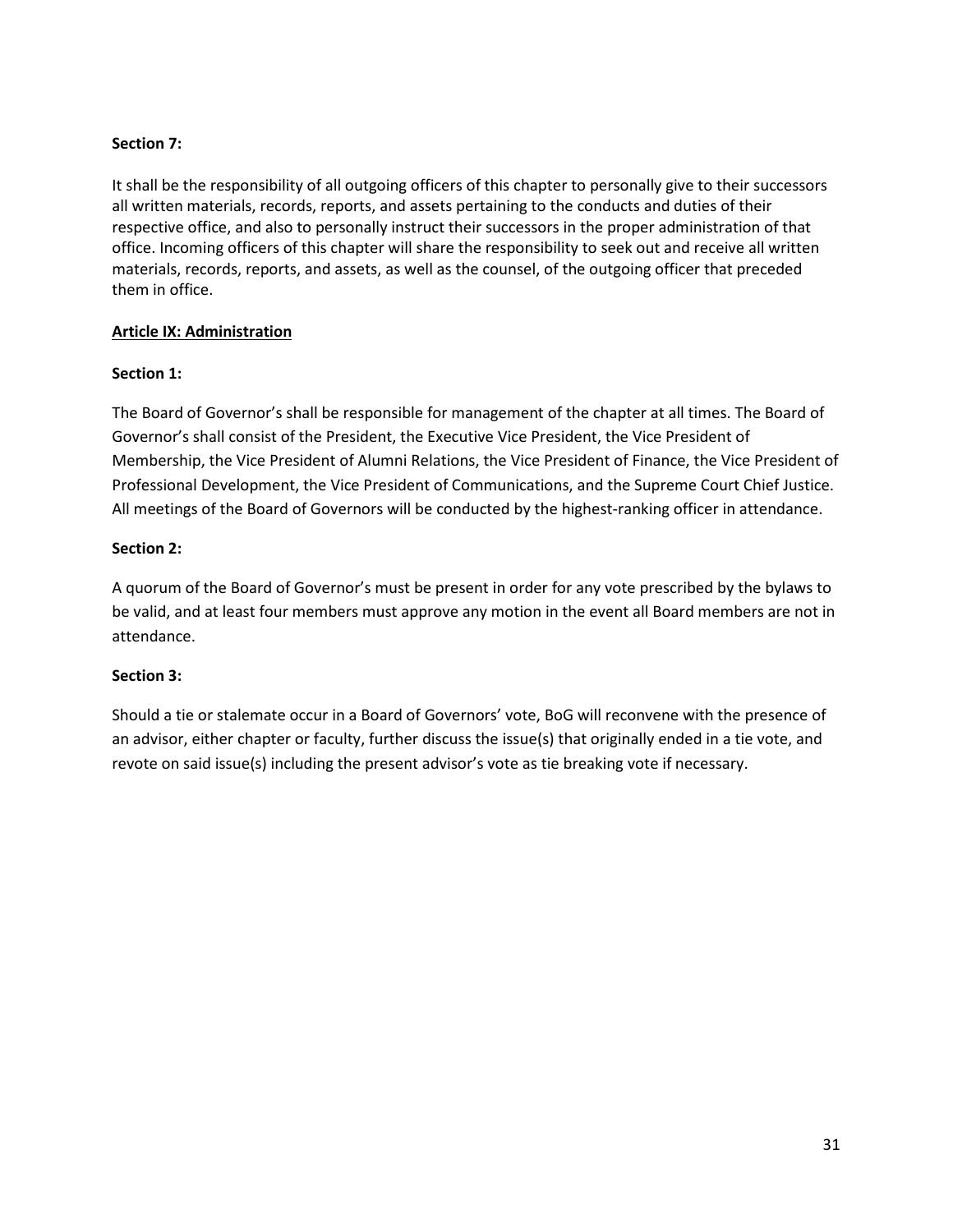#### **Article X: Committees**

# **Section 1:**

The standing committees of this chapter shall be the Executive, Alumni Relations, Corporate Sponsorship, Membership, Professional, Community Service, Brotherhood, IUDM, Teacher's Excellence, Communications, Finance, and Audit.

A. Executive Committee: The Executive Committee shall consist of the Board of Governors, Pledge Trainer, and Senior Advisory Board of the Beta Gamma chapter, and shall be chaired by the President. Any member in good standing can attend Executive Committee meetings and, with the President's approval, may speak. The Executive Committee shall serve as the intermediate idea development body of the chapter.

B. Alumni Relations Committee: The Alumni Relations Committee is responsible for maintaining and improving involvement from Alumni of the Beta Gamma Chapter. The Alumni Relations Committee shall contact alumni to attend major university events such as Homecoming and Little 500. Additionally, the Alumni Relations Committee is responsible for contacting alumni of this chapter to attend major Beta Gamma events such as a Gala. The Alumni Relations committee reports to the VP of Alumni Relations.

C. Corporate Relations Committee: The Corporate Relations committee is responsible for procuring companies to sponsor the Beta Gamma Chapter. The Corporate Relations Committee is also responsible for collecting statistics of chapter each semester and creating a corporate relations pitch book. The Corporate Relations committee reports to the VP of Alumni Relations.

D. Membership Committee: The Membership Committee is responsible for attracting, selecting, and training new initiates. The Membership committee will organize rush events and marketing. Additionally, the Membership committee will organize pledge events and ensure that there is a connection between pledges and Chapter. The Membership Committee reports to the VP of Membership.

E. Professional Committee: The Professional Committee is responsible for planning, scheduling, and implementing the chapter's professional events designed to promote the professional development of the chapter. The Professional Committee will work with the Membership to organize professional workshops for pledges. The Professional Committee reports to the VP of Professional Development.

F. Community Service Committee: The Community Service Committee is responsible for planning and organizing community service events for the fraternity. The Committee reports to the Executive Vice President.

G. Brotherhood Committee: The Brotherhood Committee is responsible for establishing and promoting a social program for the benefit of the members of this chapter. The Brotherhood Committee shall create, develop, and facilitate activities that foster brotherhood. The Brotherhood Committee reports to the Executive Vice President.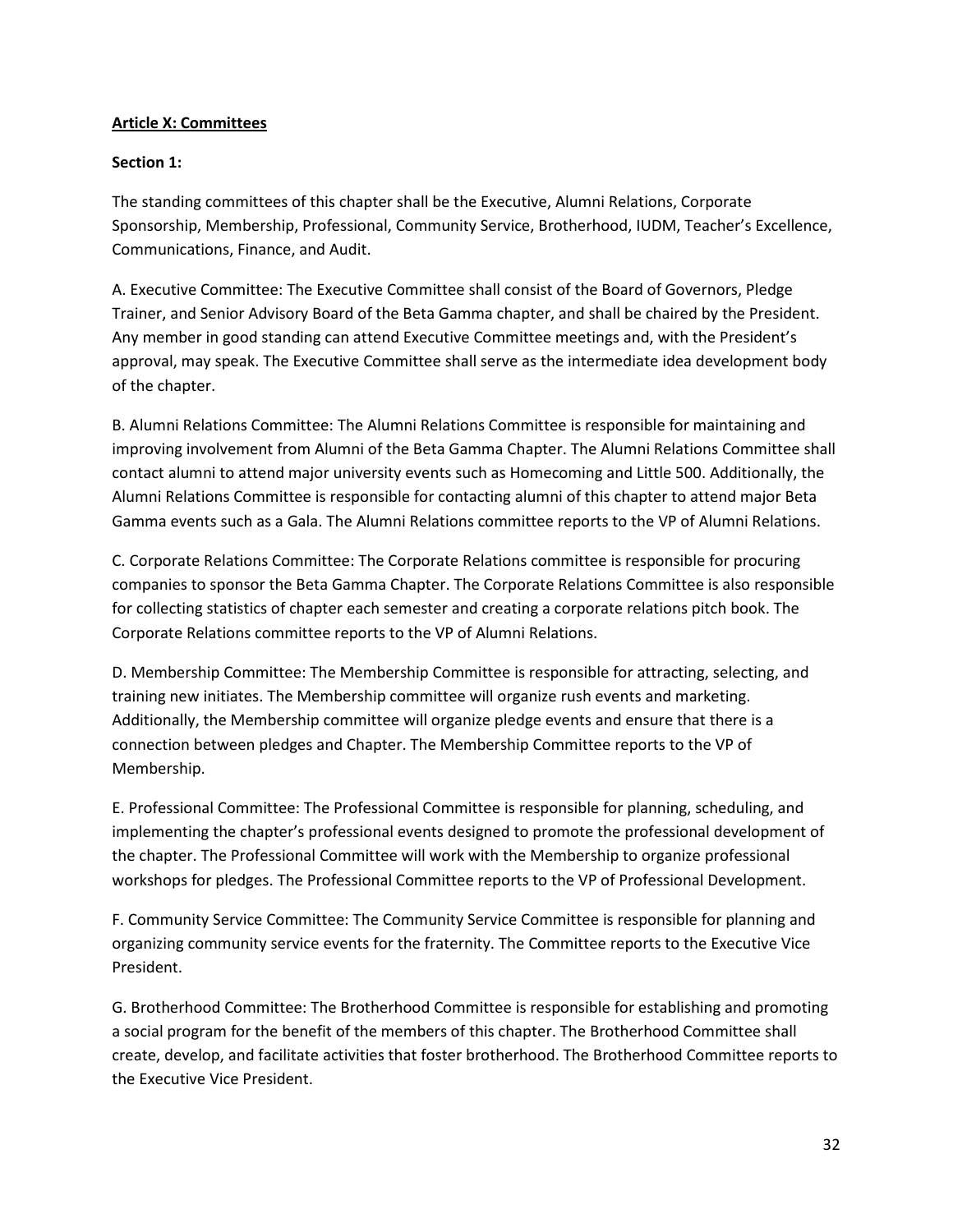H. IUDM Committee: The IUDM Committee will organize the Beta Gamma Chapter's involvement at the Indiana University Dance Marathon. The IUDM committee reports to the Executive Vice President.

I. Teacher's Excellence Committee: The Teacher's Excellence Committee is designed to present the Teacher's Excellence awards to deserving Kelley School of Business teachers every year. The Committee is responsible for sending out letters to the previous year's alumni requesting that they vote on teachers from each department. The Committee compiles the votes and plans a ceremony in the fall semester to present the awards to the deserving teachers. The Teacher's Excellence Committee reports to the Executive Vice President.

J. Communications Committee: The Communications Committee is responsible for learning and implementing the latest technology available in order to better the Fraternity. The Communications Committee is also responsible in handling marketing for major events such as Rush, Conferences, and Galas. The Communications Committee reports to the VP of Communications.

K. Finance Committee: The Finance Committee is responsible for proposing and executing fund-raisers to the Fraternity, and overseeing financial activity, including the budget, budget performance, and chapter revenue and expenses. The Finance Committee reports to the VP of Finance.

L. Audit Committee: The committee will be responsible for per-forming a full financial audit of the Fraternity's accounts each accounting period, performing analysis of the previous semester's transactions. The committee will also perform an audit of the Fraternity's internal controls to ensure financial and operational security. No member of the audit committee can perform an audit for a transaction that they were personally involved in. In the chance that all audit committee members are in involved, the audit will be performed by the President, Vice President of Finance, and/or Supreme Court Chief Justice. The full audit report will be presented to the Board of Governors at the beginning of each semester by the Vice President of Finance, Audit Associate Director, and Treasurer. The Treasurer from the subsequent semester cannot be on the Audit Committee. The Audit Committee reports to the VP of Finance.

# **Section 2:**

The Board of Governor's shall have the power to appoint any temporary committee not provided for by the laws of the Fraternity or these Bylaws. The committee shall last for less than one year.

#### **Section 3:**

Any member of a committee may be removed or replaced by the Board of Governors, with the exception of those officers or members who are specifically designated by these Bylaws to serve on a specific committee. Such members may be removed by a simple majority vote of quorum during any chapter meeting.

# **Section 4:**

A majority vote of the members of any committee shall decide any question before that committee.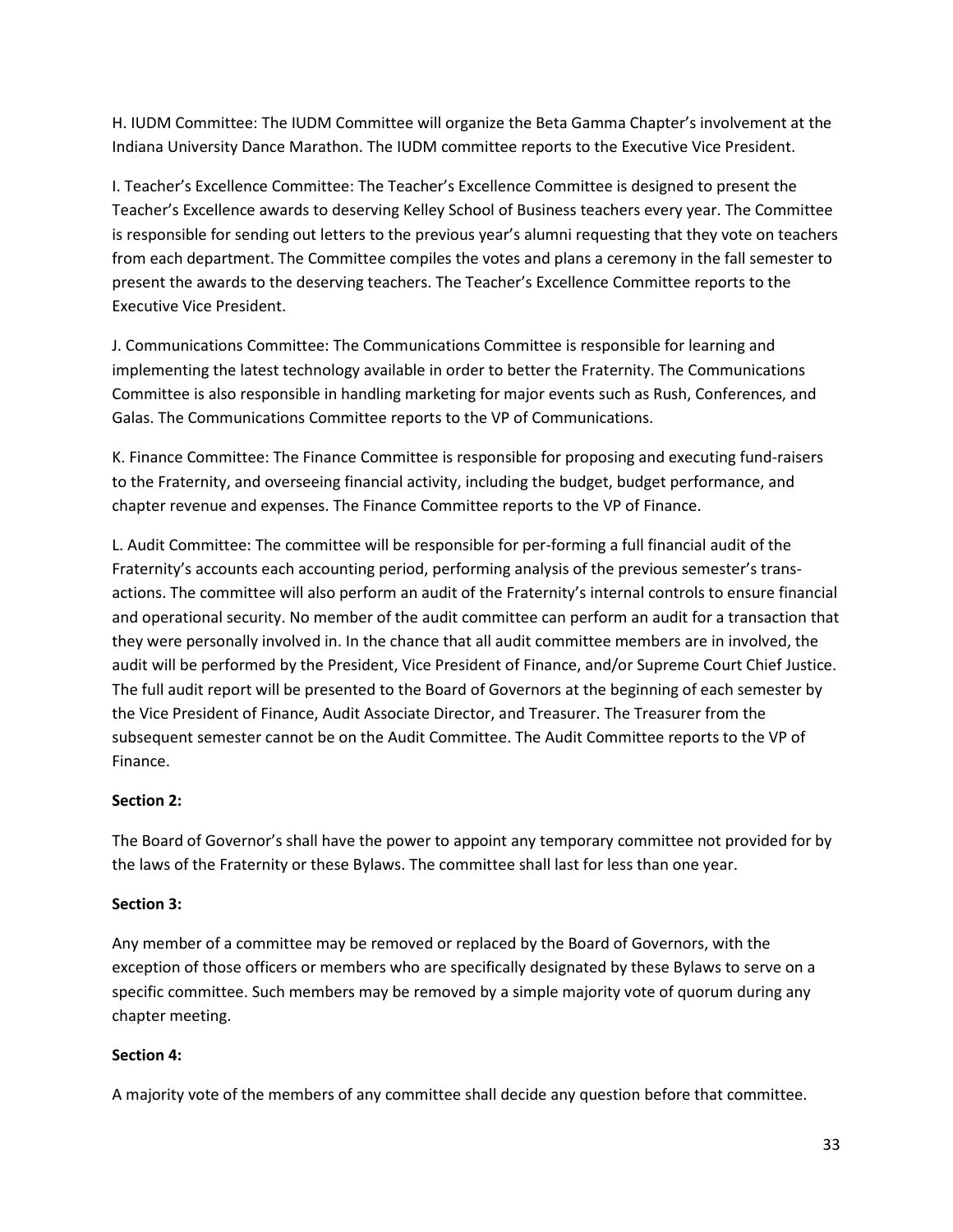# **Article XI: Finance**

# **Section 1:**

The Fall semester accounting period of this chapter shall commence on July 1 and end on December 31 of each year. The Spring semester accounting period shall commence on January 1 and end on June 30 of each year.

#### **Section 2:**

The Board of Governors must approve expenditures that are not budgeted. Six BoG members must approve any of these expenditures.

# **Section 3:**

The Chapter Treasurer, at the beginning of each fiscal year, shall prepare the budget, covering all expected income and expenditures of this chapter for the coming fiscal year. This budget shall be discussed and approved each semester by this chapter. The spring semester budget shall be revised if necessary to reflect fall semester performance. No money may be spent until the relevant budget is approved [unless deemed necessary by a consensus from BoG and approval from the Chapter Advisor.

#### **Section 4:**

The pledge fee of this chapter shall be determined by the Board of Governors, and shall be due and payable by each pledge before administration of the pledge oath. Payment of the pledge fee entitles each pledge to have use of an official pledge pin. The pledge fee shall be held by the Chapter Treasurer as security for the cost of the pledge pin, and shall be applied towards the initiation fee of a pledge when that pledge is subsequently determined to be eligible for initiation. If a pledge is asked to leave the pledge class on or before Midterm Courts, the chapter will refund the pledge fee, less the amount that was sent to Nationals. If a pledge is determined to be ineligible for initiation after that point, or is eligible but chooses not to undergo initiation, the pledge fee shall be retained in full by this chapter.

#### **Section 4a:**

If a brother spends money and they would like to reimbursed, the brother must submit a reimbursement form and a detailed receipt. The Treasurer must then send the reimbursement form to the appropriate committee head for approval. If the committee head approves the reimbursement, the treasurer must take the following steps:

- •Verify the following items
- •Write a check or electronically transfer money and record it on the register
- •Record the transaction on the actual budget
- Set a defined amount of time for reimbursements
- •All requests should be sent by June 15 and December 15, respectively.

•If there isn't an invoice until after June 15 or December 15 — set up an accounts payable from previous accounts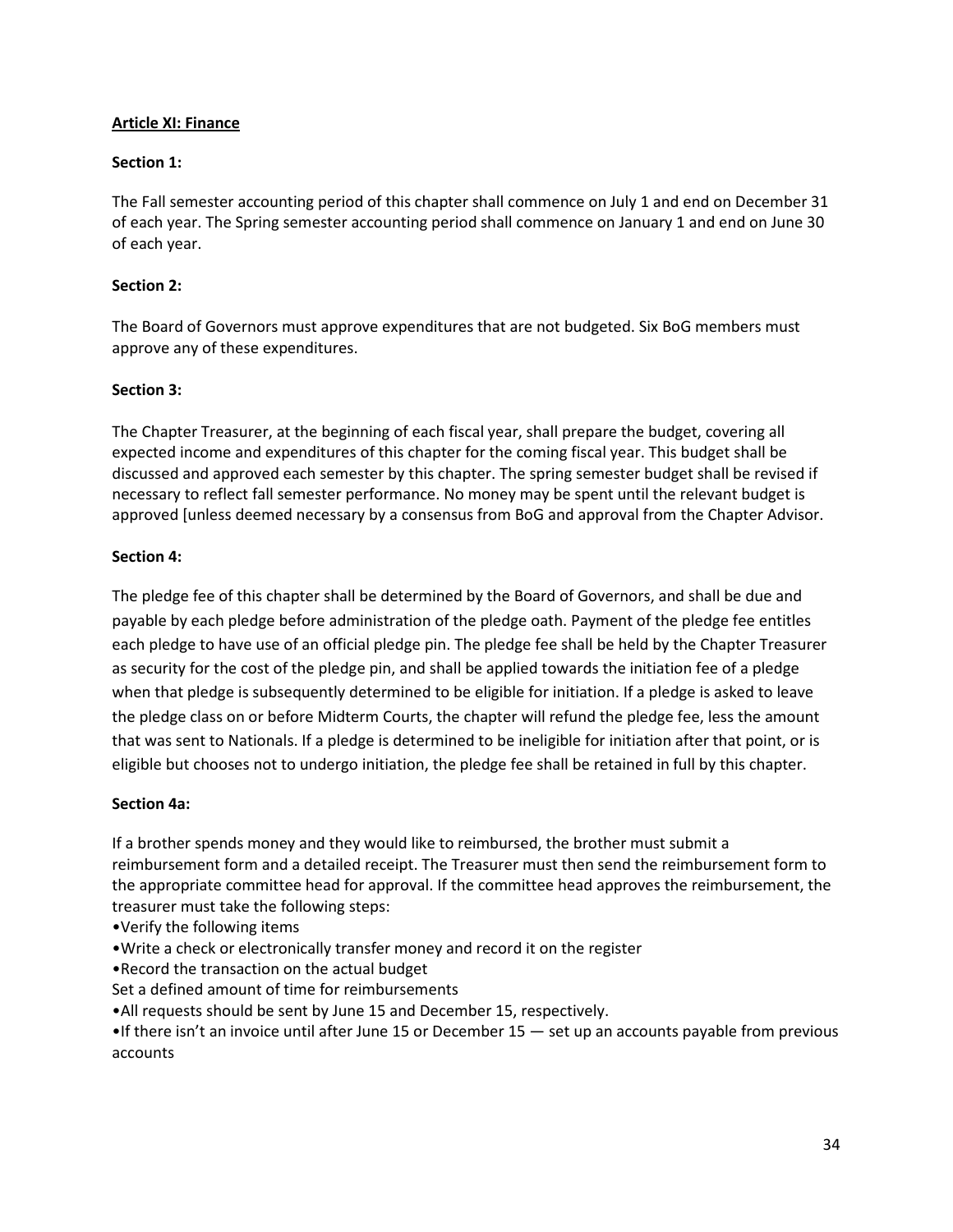#### **Section 5:**

The National Chapter initiation fee for each member shall be determined by the National Chapter, and payable in advance of initiation. The Treasurer of this chapter shall pay all National Chapter initiation fees to Alpha Kappa Psi, and send said fees to the central office of administration within five days after the initiation of each new member. For said National Chapter initiation fee, each initiate shall receive one official recognition pin, a membership certificate, a subscription to The Diary until next payable due date of membership dues, and a credit of five dollars toward the initiate's life membership provided that the balance thereof should be paid within twelve months after the member shall graduate or demit from this chapter.

# **Section 6:**

The Treasurer of this chapter shall pay to Alpha Kappa Psi and send to the central office of administration, the semi-annual National Chapter student membership dues, as determined by the National Chapter, for each member of this chapter as of October 15 and February 15 of each year. A 10 percent discount is allowed for payment within thirty days from due dates. This discount shall be allowed to all members of this chapter for payment within thirty days. Payment of National Chapter student membership dues shall entitle a member to receive The Diary for the semi-annual duration of the dues billing period.

# **Section 7:**

This chapter may assess to each of its members' dues and fees, the amount of which are to be determined by the membership of this chapter, provided that such dues and fees are not lower than dues and fees required by Nationals.

#### **Section 8:**

The Treasurer of this chapter shall deposit all funds in the name of and to the credit of this chapter and shall make expenditures only upon approval by the chapter as discussed in Article X, Sections 2 and 3. The Treasurer shall be bonded to the National Chapter under a blanket bond for the faithful performance of duty, the cost of which shall be paid for by this chapter.

#### **Section 9:**

The books and accounts of this chapter shall be audited annually by the Indiana University Student Organization Accounts. The interim audit shall be conducted if the chapter Treasurer is unable to complete a term of office. A copy of every audit shall be forwarded to the executive director.

#### **Section 10:**

Every member in good standing of this chapter shall have the right to pay the National Chapter life membership fee, which shall entitle that member to become a life member of the Fraternity. Payment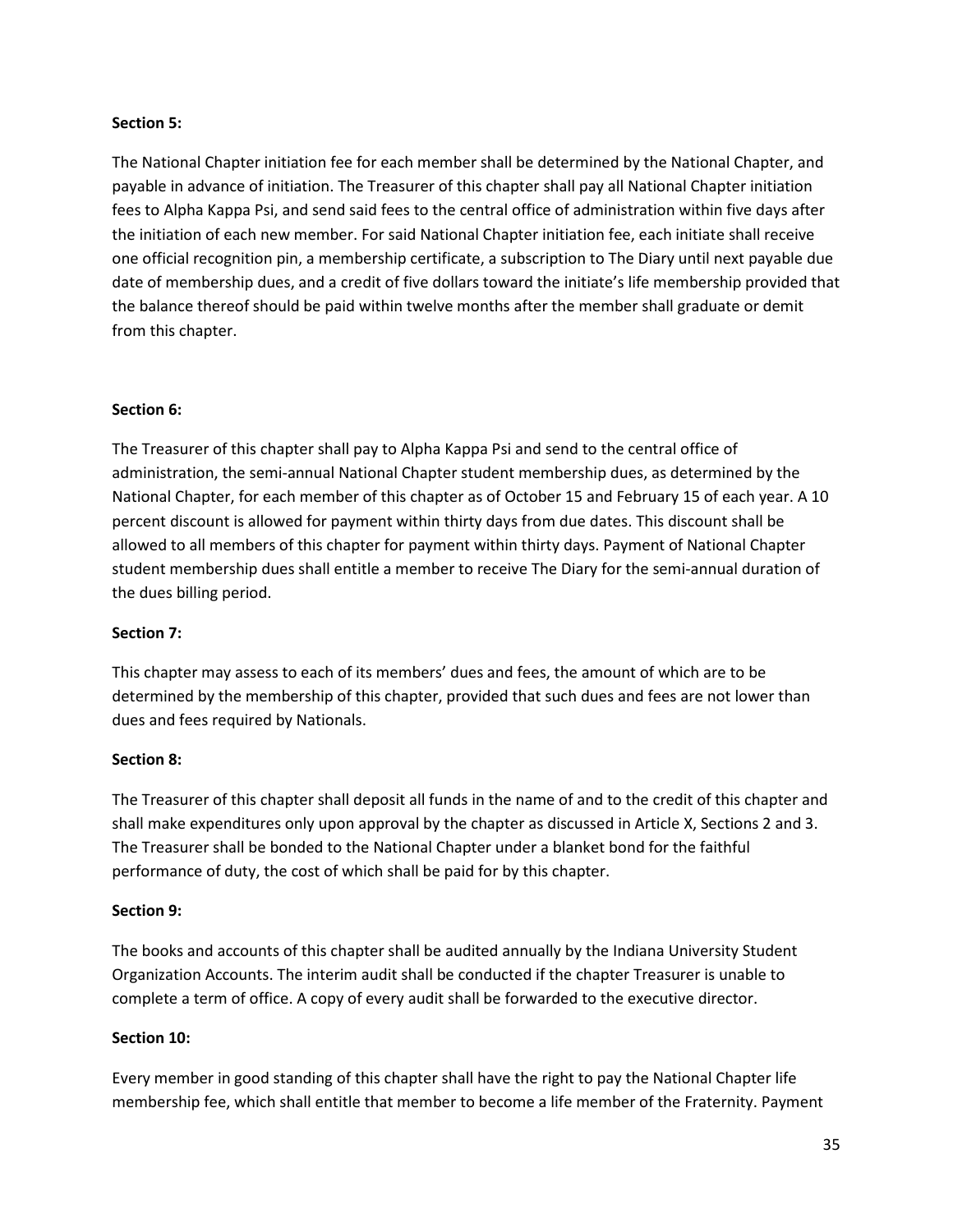must be made before graduation or demit from this chapter, or within twelve months thereafter, otherwise, a more costly life membership fee will apply. Payment shall be made to Alpha Kappa Psi, and sent to the central office of administration. All life members shall be entitled to receive for life all future issues of The Diary, a life membership certificate, such other publications as may be decided upon by the National Executive Committee, and shall be exempt from payment of national alumni dues.

# **Section 11:**

Starting with the Fall 2018 pledge class, all subsequent new initiates will be required to pay a \$90 security deposit during their NI semester.

- These funds will be reserved for use in the case where an individual decides to go inactive from the Beta Gamma chapter. The deposit will only be used for membership fees and insurance to Nationals.
- In the event that a member pays dues in all semesters between initiation and graduation, this security deposit will be returned in full during the semester of the member's graduation.
	- If a leave of absence is taken and approved by chapter for study abroad, internship/coop, military service, or other circumstance approved by the SCCJ and President, the individual will still qualify to receive the full security deposit during their graduation semester.

# **Article XII: Discipline**

# **Section 1:**

Financial obligations must be paid in full according to the following guidelines:

1. Chapter dues must be paid on or before a date not more than 21 days after the dues are announced. Each Member must make the due payment in full directly to the Treasurer. No credit for dues will be given by the Treasurer.

2. All other financial obligations must be paid in full on or before the second chapter meeting (28 days) after the obligations were announced. Prior arrangements should be made with the chapter Treasurer before the deadline to avoid the discipline of the defaulting member by the Supreme Court.

#### **Section 2:**

Any member who fails to meet the minimum attendance point requirement set by BoG and attend both Induction and Initiation, will not be allowed to attend banquet, including ineligibility to come as another active member's date. Extenuating circumstances apply at the discretion of the President and Supreme Court Chief Justice.

#### **Section 2a:**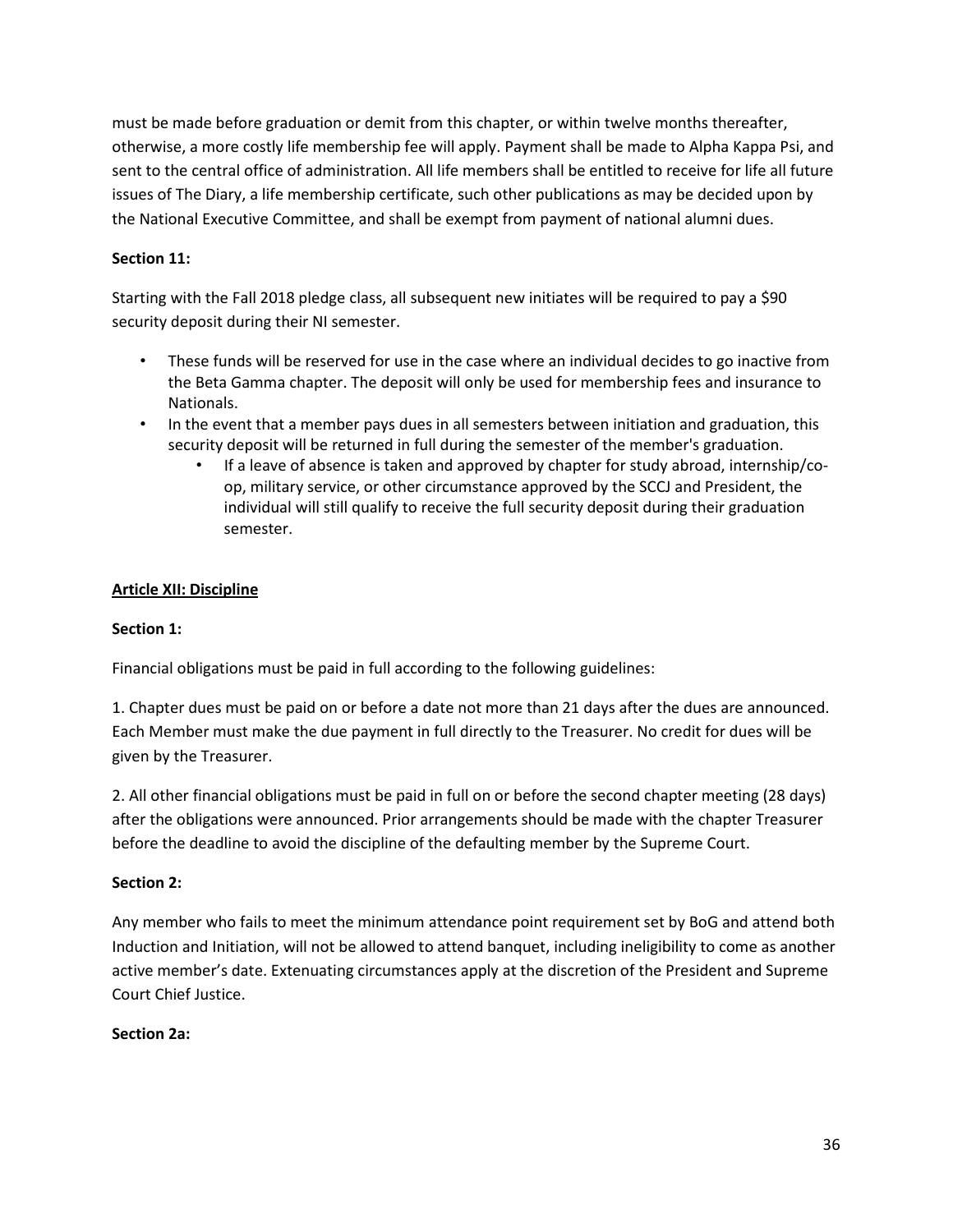Any member who is not active (ie. Did not pay chapter dues) for one semester will be expelled from fraternity-related materials. Extenuating circumstances apply at the discretion of the President and Supreme Court Chief Justice.

# **Section 3:**

Any member of this chapter who shall violate any of the provisions of the Ritual of Alpha Kappa Psi, the Constitution and Statutory Code, bylaws, rules, regulations or edicts which have been properly approved, or who divulges any of the secrets of the fraternity, violates any of the fundamental laws thereof, or is guilty of grossly improper conduct deemed inappropriate or unprofessional by the president and/or SCCJ, shall be deemed guilty of an offense against the fraternity and shall be subject to fine, reprimand, suspension, or expulsion as handed down by the Chapter. The disciplinary court must contain the SCCJ and the members of SAB. If it is a member of SAB on trial, the final member of the disciplinary court will be voted on by the remaining members of SAB. If a member of SAB must recuse themselves due to a conflict of interest than the President must nominate a substitute that will be confirmed by a majority vote by BOG minus the President.

The remainder of the format of the disciplinary court will be to the full discretion of SCCJ. When being notified of the disciplinary court, the accused must be notified of what the charges against him/her are. Additionally, they must be notified of which bylaw, rule, regulation or edict they have breached and the circumstances surrounding that breach, 24 hours before their court.

#### **Section 4:**

This chapter shall be the judge of the qualifications of its members. This chapter may reprimand, suspend or expel any of its members as herein provided, and such expulsion shall operate as suspension or expulsion from the Fraternity. No member may be expelled without first having been granted a trial by the Supreme Court of Alpha Kappa Psi.

#### **Section 5:**

If convicted by trial, a member may appeal to the Board of Governors ("BOG"). The convicted brother may present their appeal to BOG. If at least five out of the eight members of BOG find that an appeal is appropriate, an appeal may be granted. If an appeal is granted, a new disciplinary court must be held. The new disciplinary court will consist of BOG, with the SCCJ acting as a mediator with no vote. To be found either innocent or guilty of the charges, a majority of BOG, minus the SCCJ, will decide the outcome of the appeal. If it is a member of BOG on trial, their vote will not count and the treasurer will take their place.

#### **Section 6:**

If convicted by trial, a member may appeal to the Senior Advisory Board. An appeal may only be granted if the proper disciplinary procedure was not followed. If at least 2/3 of the Senior Advisory Board feels that the proper discipline procedure was not followed, an appeal will be granted. If an appeal is granted,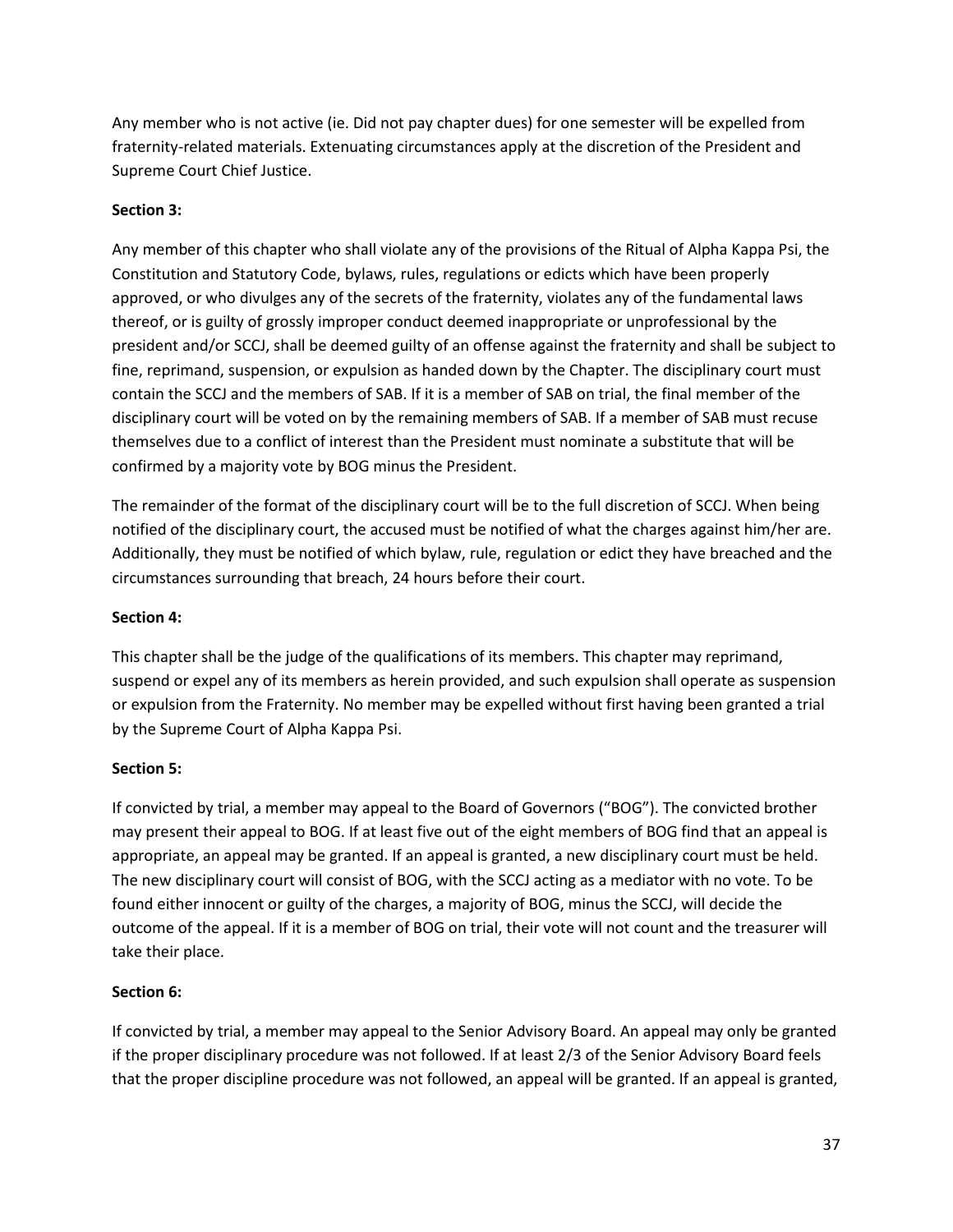a new disciplinary court must be held. The new disciplinary court will consist of the President, SCCJ, and Student Members in Good Standing that were not on the prior Disciplinary Court.

# **Section 7:**

The Supreme Court shall have the right and obligation to thoroughly and impartially evaluate each situation regarding membership status, penalty, reprimand or suspension on an individual basis, and the recommended actions, either current or deferred, commensurate with the best interest of this chapter, its members, and Alpha Kappa Psi. However, when a trial of any member is being conducted, neither the Executive Committee of this chapter nor any other officer or member thereof enjoys any additional rights or privileges other than those provided by the trial procedure.

# **Article XIII: Emblems & Awards**

# **Section 1:**

This chapter shall confer annually an Alpha Kappa Psi award upon a member of Alpha Kappa Psi who is graduating that academic year. The award will go to the senior who has made the greatest contribution to the Beta Gamma chapter determined by secret ballot. The award will be in a form agreeable with the Board of Governors.

# **Section 2:**

This chapter shall purchase no jewelry or other merchandise for which the National Chapter has purchase agreements, except in compliance with such agreements.

#### **Section 3:**

This chapter may confer other awards at the discretion of the Board of Governors; however, they shall not offer or confer any awards, other than those stated in the Statutory Code, which bear the seal, coat of arms or official name of the Fraternity without having first obtained the approval of the Board of Governors.

#### **Section 4:**

The official badge of the Fraternity shall be worn only by a fully initiated member of Alpha Kappa Psi Fraternity or by a member of the immediate family or prospective spouse.

#### **Article XIV: General**

**Section 1:**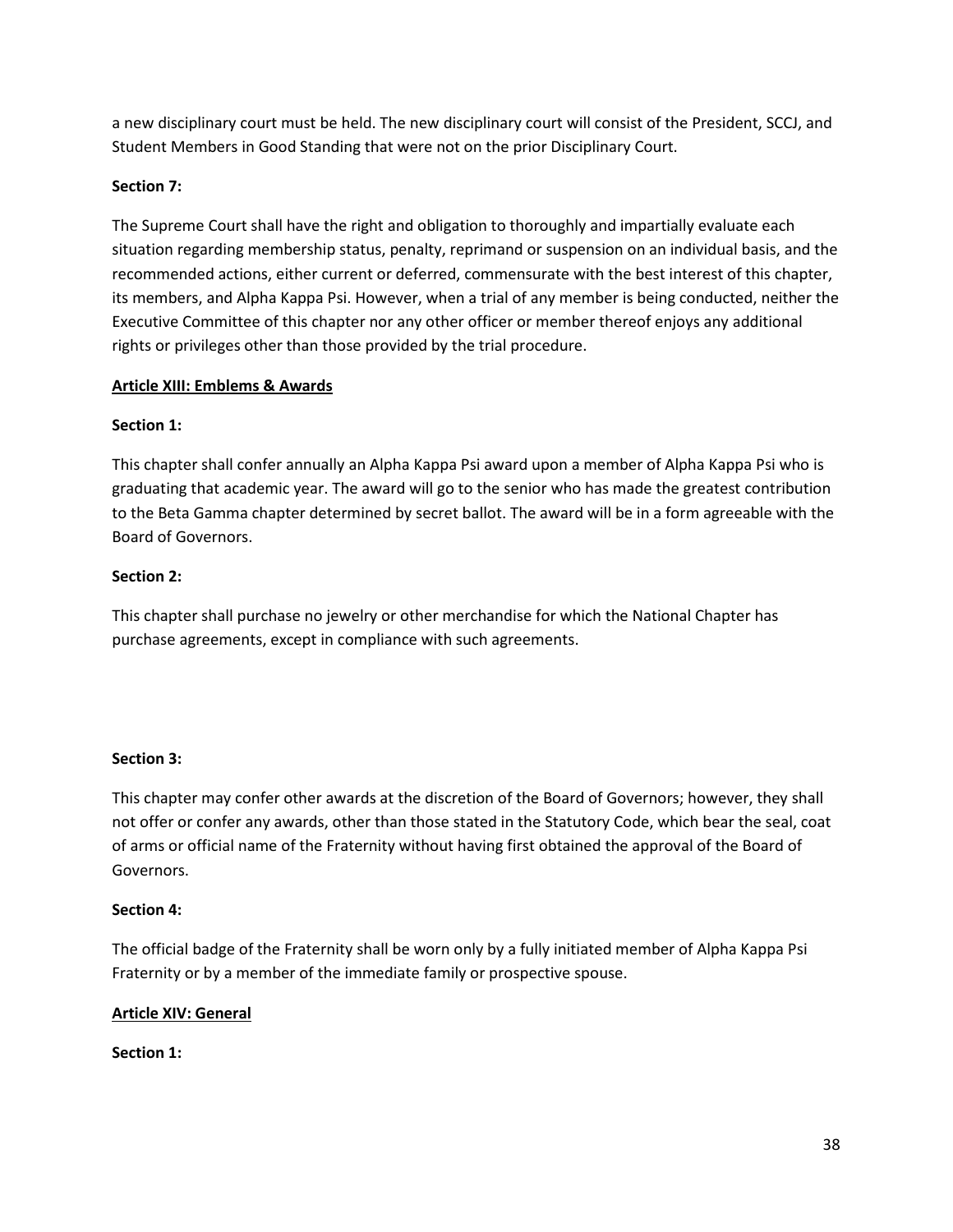This chapter shall observe the anniversary of October 5, 1904, the date of the founding of Alpha Kappa Psi Fraternity, with appropriate exercises.

# **Section 2:**

This chapter shall observe the anniversary of April 5, 1927, the date of the foundation of the Beta Gamma Chapter of Alpha Kappa Psi Fraternity, with appropriate exercises.

# **Section 3:**

This chapter shall, upon request, submit to the regional director the names of three resident alumni or faculty members who are qualified to serve as chapter advisor. From the names submitted, the regional director shall select a chapter advisor who shall be responsible for the proper conduct of this chapter in all local, regional and National Chapter Fraternity matters, and shall be accountable to the regional director. In this advisory and representative capacity, it shall be the chapter advisor's duty to report to the regional director any violations of the laws or policies of the Fraternity within this chapter. In the event of such violations, the chapter advisor shall have no power to impose a penalty. The chapter advisor shall have such further powers and duties as may be prescribed by the laws of the Fraternity.

# **Section 4:**

This chapter shall elect an official national delegate and alternate delegate to the National Chapter not later than May 31 preceding the biennial meeting of the National Chapter. The official national delegate and alternate delegate elected must be members of this chapter in good standing, and should have one full academic year of college work to the completed at the time of the election. The Secretary of this chapter shall forward to the executive director the credentials of the official national delegate and alternate delegate as soon as possible after their election. The National Chapter in accordance with the national reimbursement policy shall reimburse transportation expense of the official national delegate.

#### **Section 5:**

This chapter shall elect a delegate and alternate to the regional conference at least 60 days prior to the start of the regional conference. The Secretary of this chapter shall forward to the executive director and the regional director the credentials of the delegate and alternate immediately after their election. The National Chapter in accordance with national reimbursement policy shall reimburse transportation expenses of the delegate.

# **Section 6:**

This chapter may publish bulletins or periodicals for distribution to other college and alumni chapters or their members, subject to the approval and control of the Board of Governors. This chapter shall not circularize the membership of the Fraternity or any part thereof for profit without first obtaining the consent of the Board of Governors.